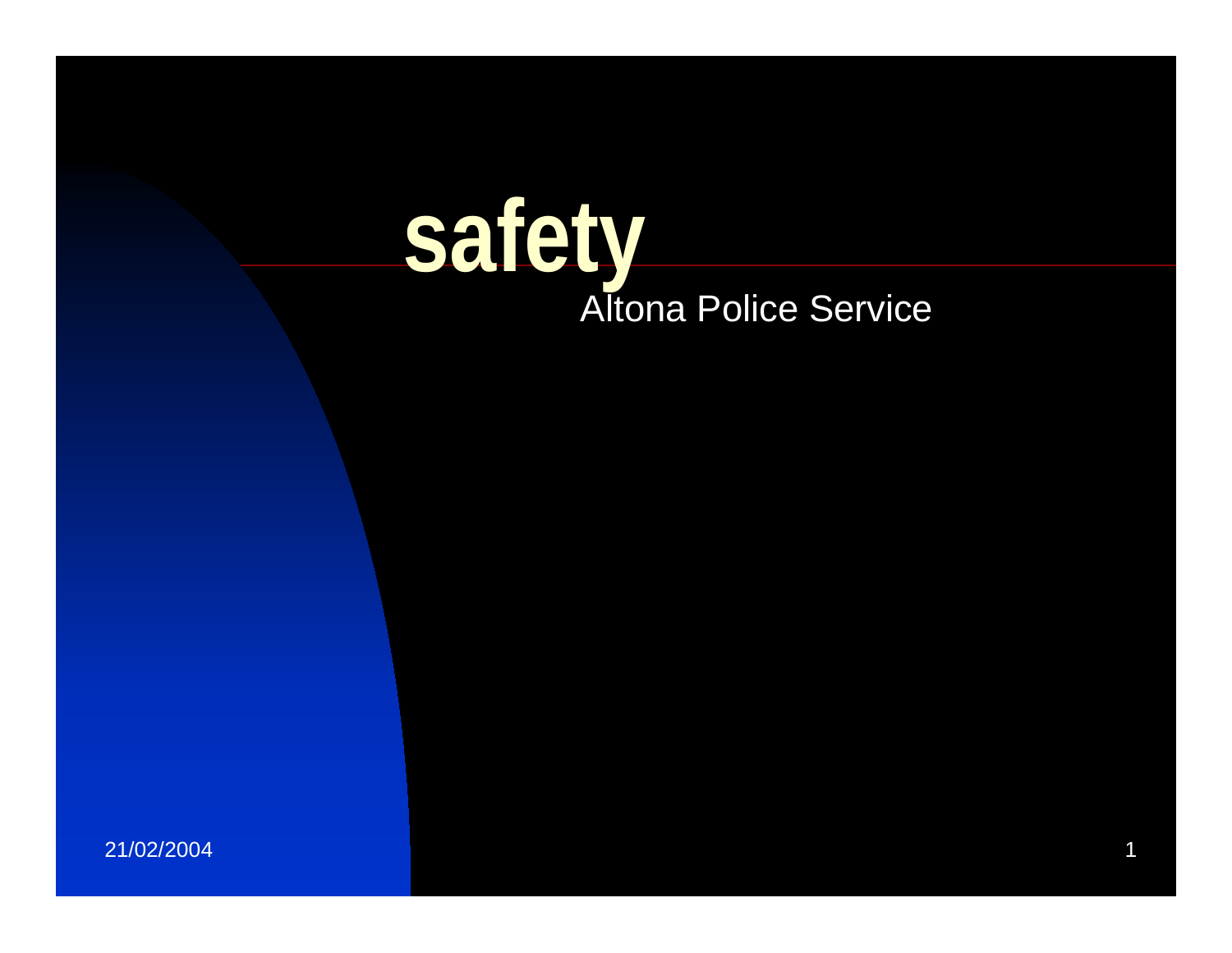### **Topics of Discussion**

- Safety on the Street
- Annoying Phone Calls
- Apartment/Home Security
- **Babysitting**
- **Block Parent**
- Internet Safety
- **Residential Security** 
	- Protecting Yourself from Sexual Assault
	- Safety for the Home Visitor
	- Safety while Travelling
- Frauds and Scams
- Identification of Personal Items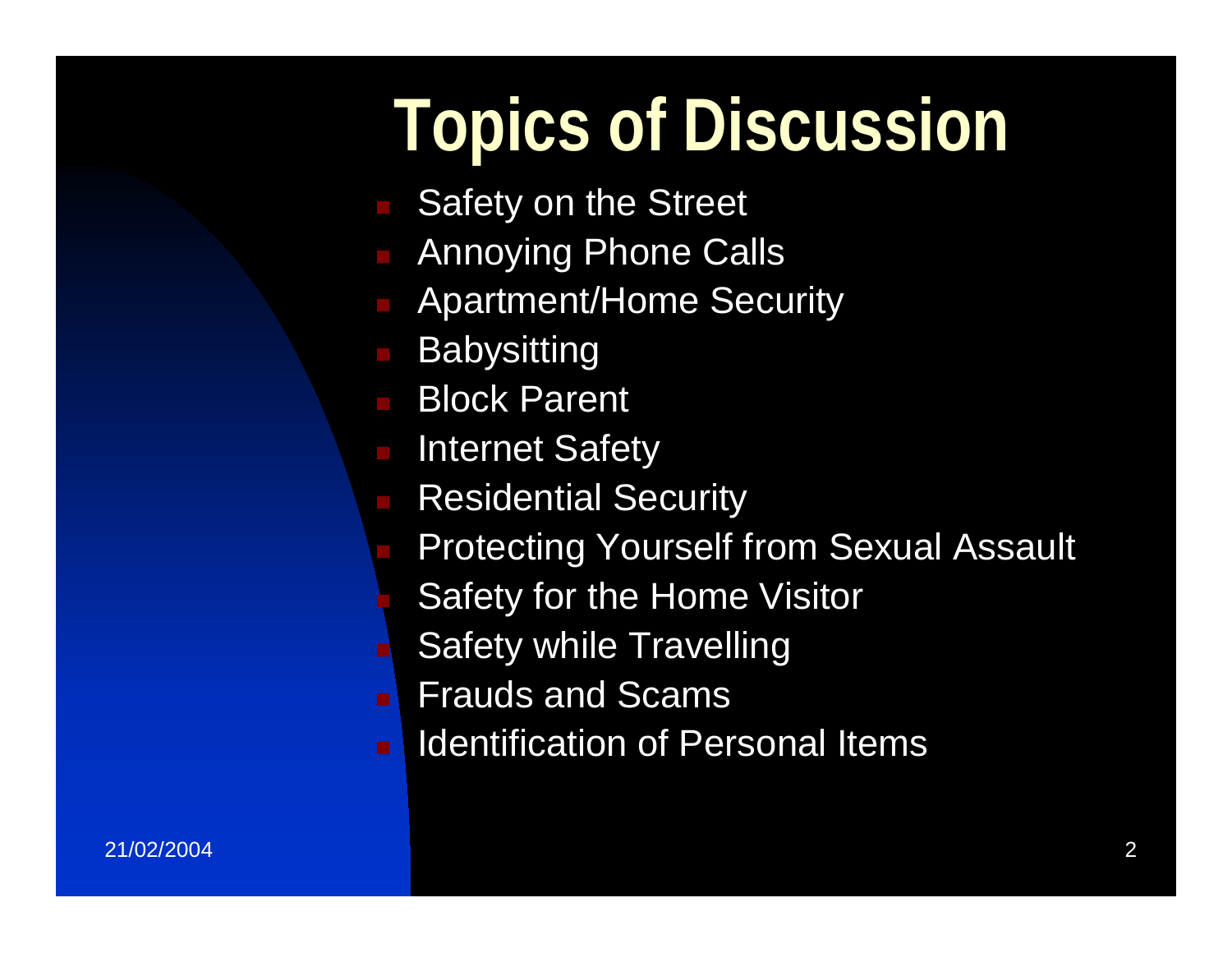### **Safety on the Street**

 Be Aware – adopt a "security conscious" lifestyle

- Stay alert to your surroundings
- $\blacksquare$  Trust your instincts
- If you feel uncomfortable in a place or situation – leave immediately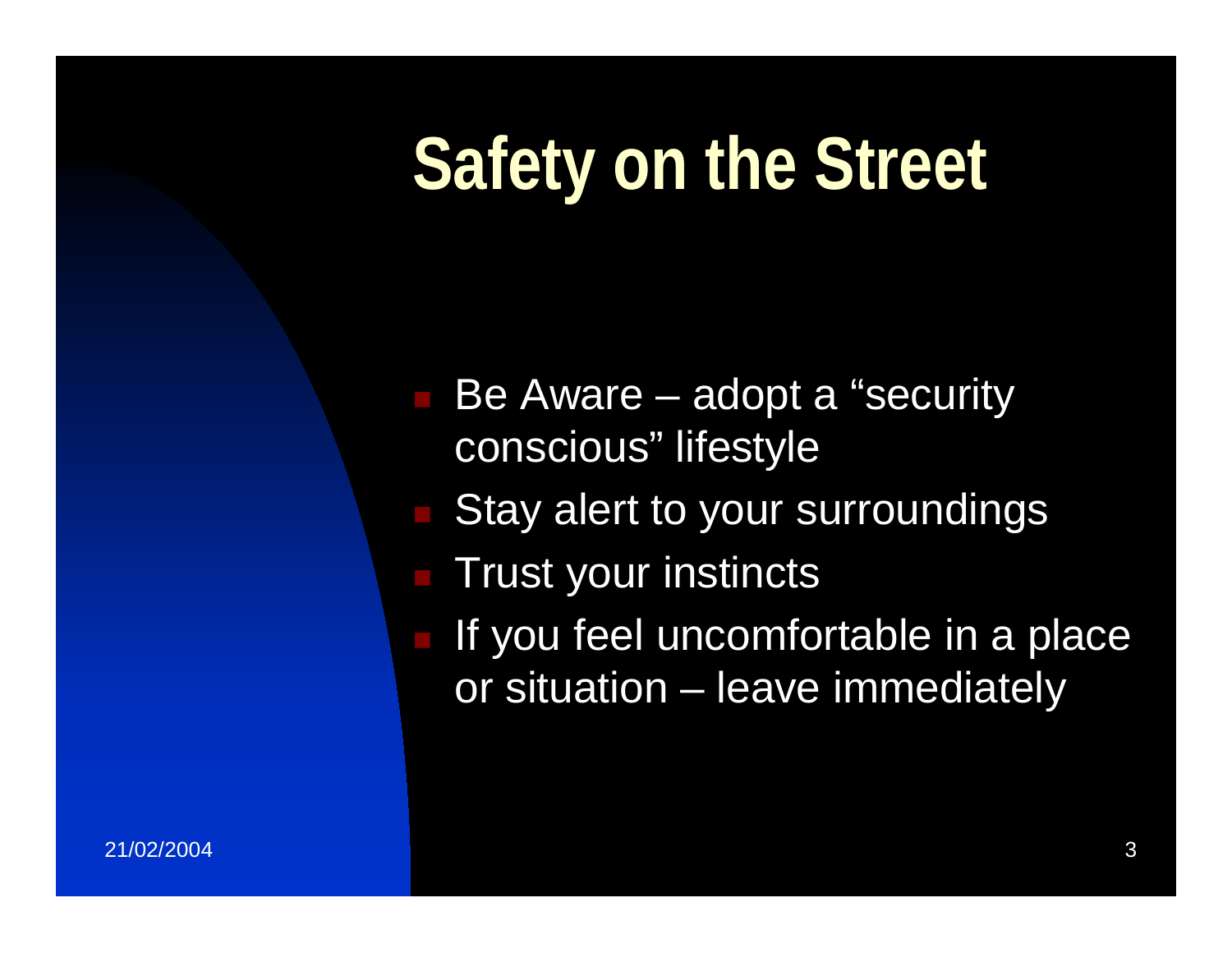### **Pedestrian Safety**

- Use the buddy system especially at night – walk in pairs or a group
- In larger centres it is recommended that you carry a personal alarm
- Always be aware of your surroundings – avoid "time saving shortcuts"
- Stay on well lit streets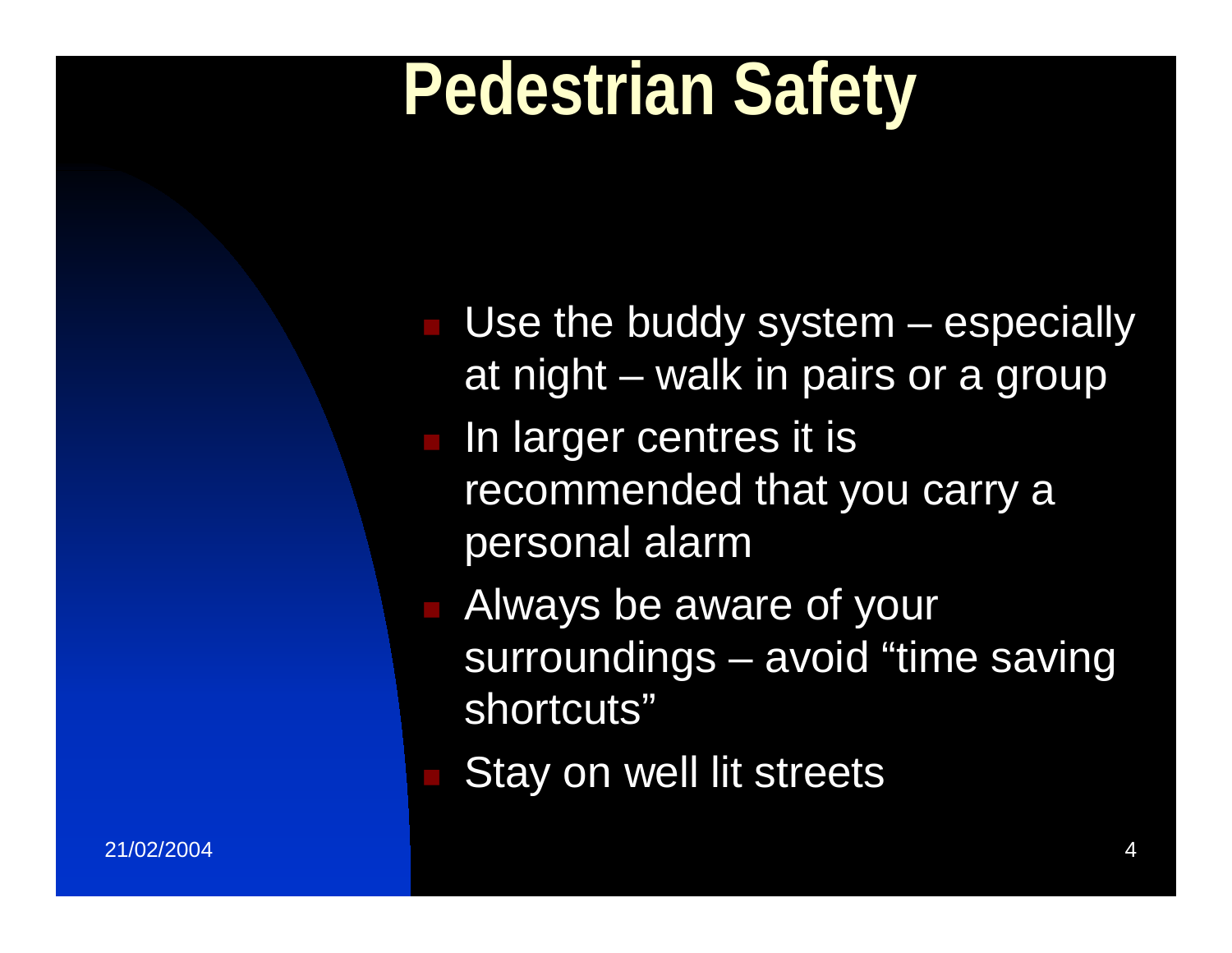- Walk in the middle of the sidewalk
- Walk facing traffic so you can see approaching cars.
- **If you are being followed** change direction and head for a populated area.

 Carry emergency cash and keys separate from your purse or wallet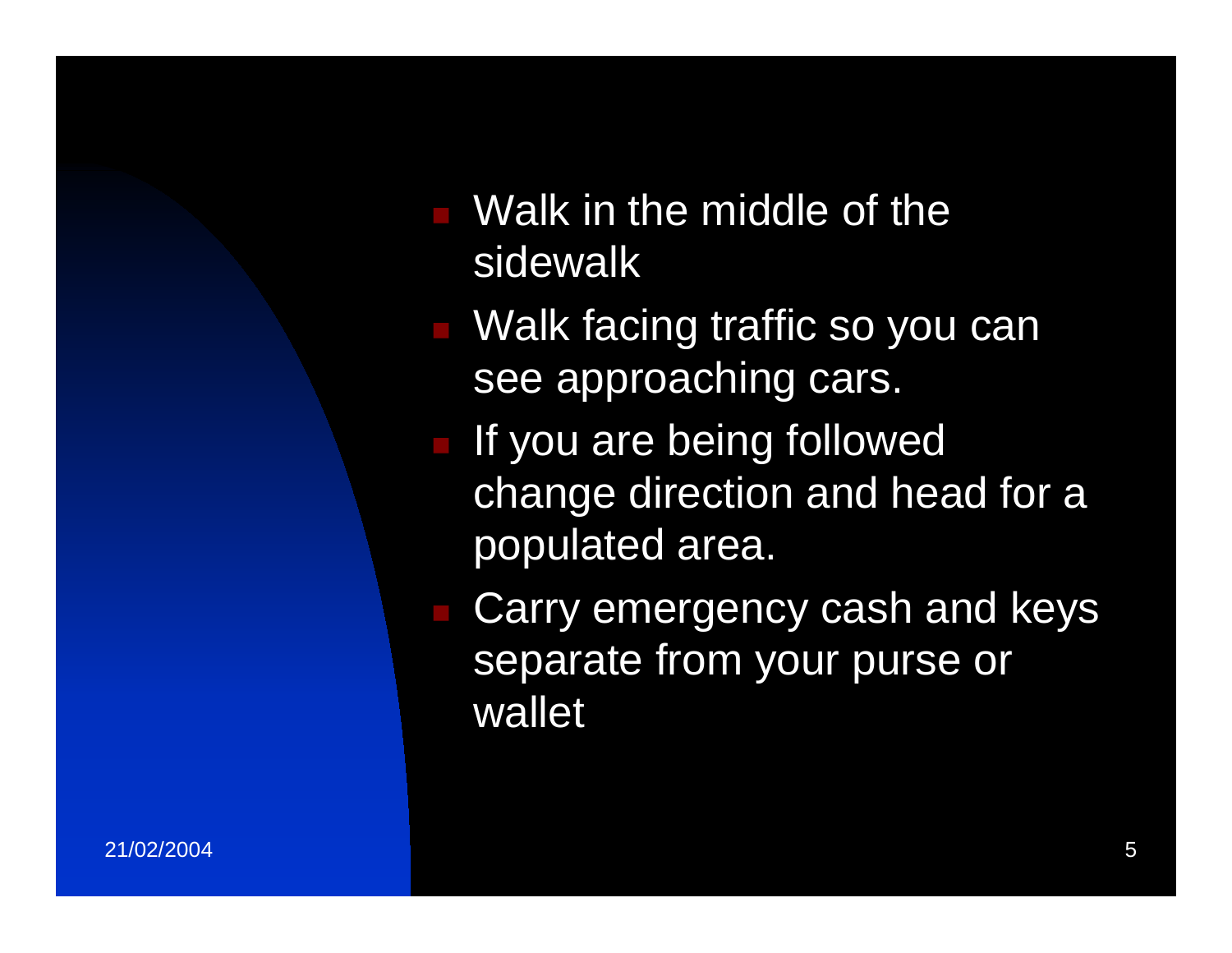- Never accept rides from strangers or people you do not know well **Notaka Strate vary your University Contract Control** route using populated paths When shopping carry only what you will need why take all of your personal cards when you do not need them.
	- If you do not carry a purse it dramatically decreases your chances of being a victim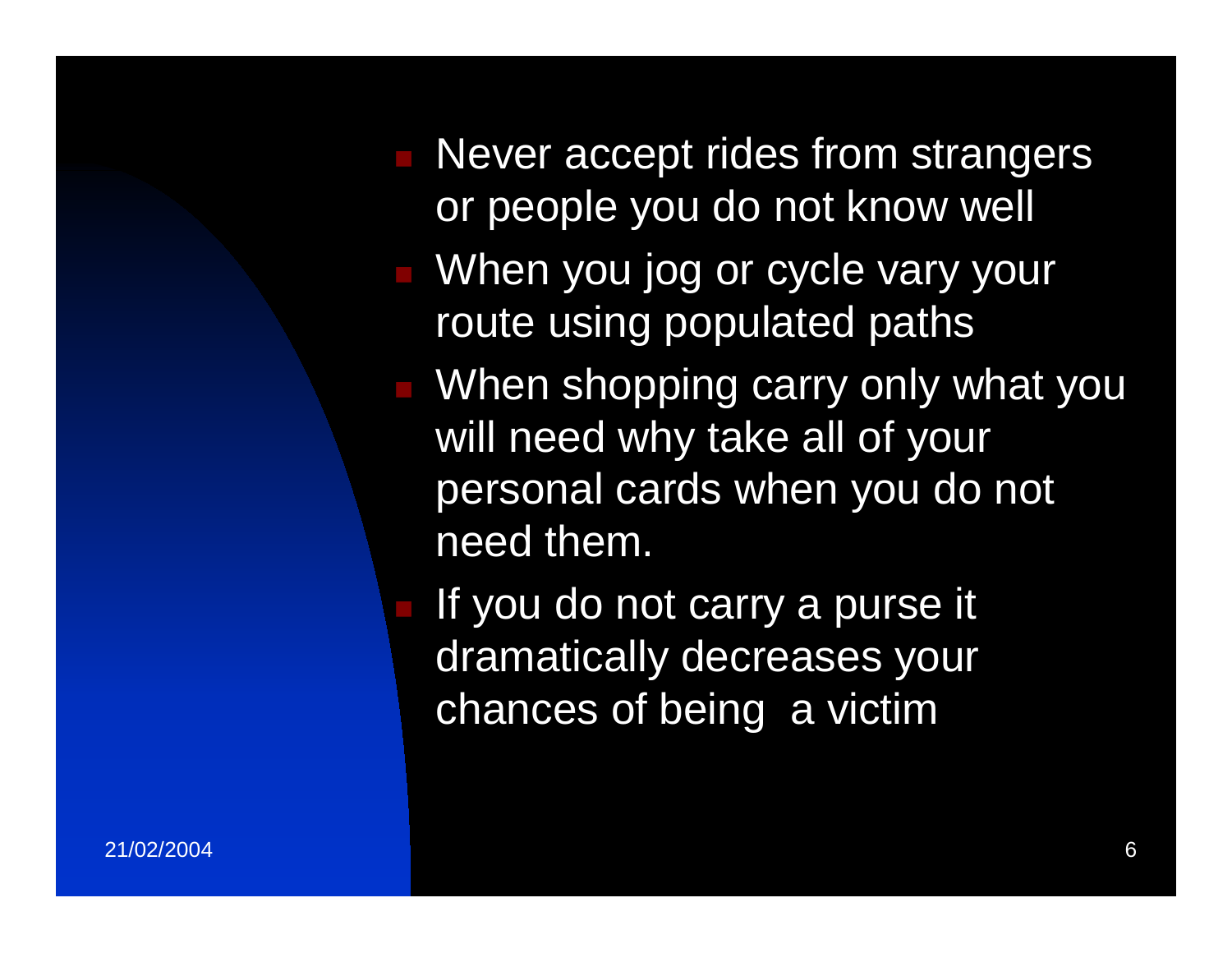### **Transportation**

**If using public transportation** always board at a well lit bus stop. Alert someone if you need to wait for an extended period of time especially if you are alone.

 Know where you are going so that you do not end up in an area unfamiliar to you.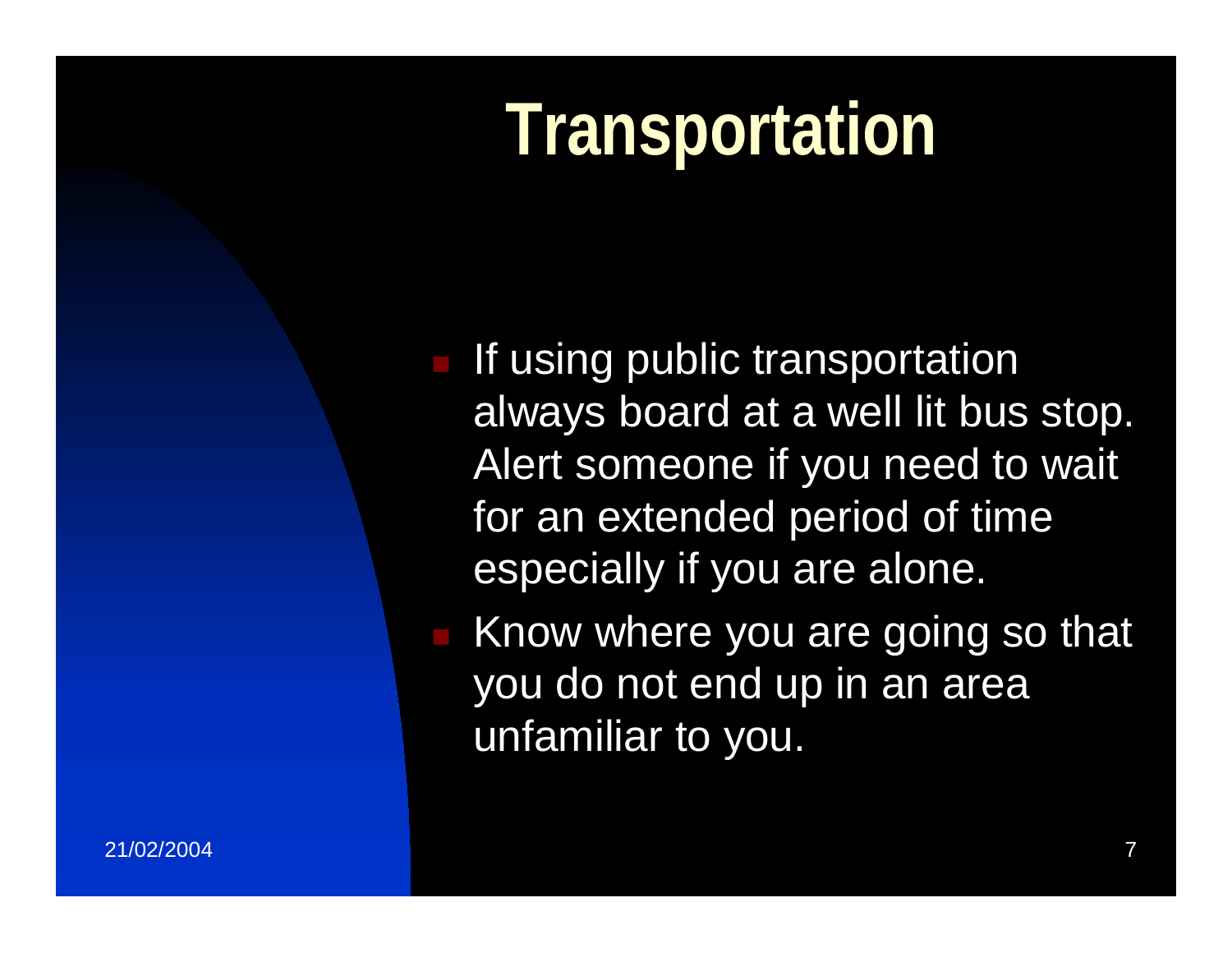- On a bus sit near the bus driver if possible.
- **Report any harassment from other** passenger(s) to the bus driver. Let others know that you are being harassed.
- Be alert to other passengers.
- When riding in a cab sit in the back seat.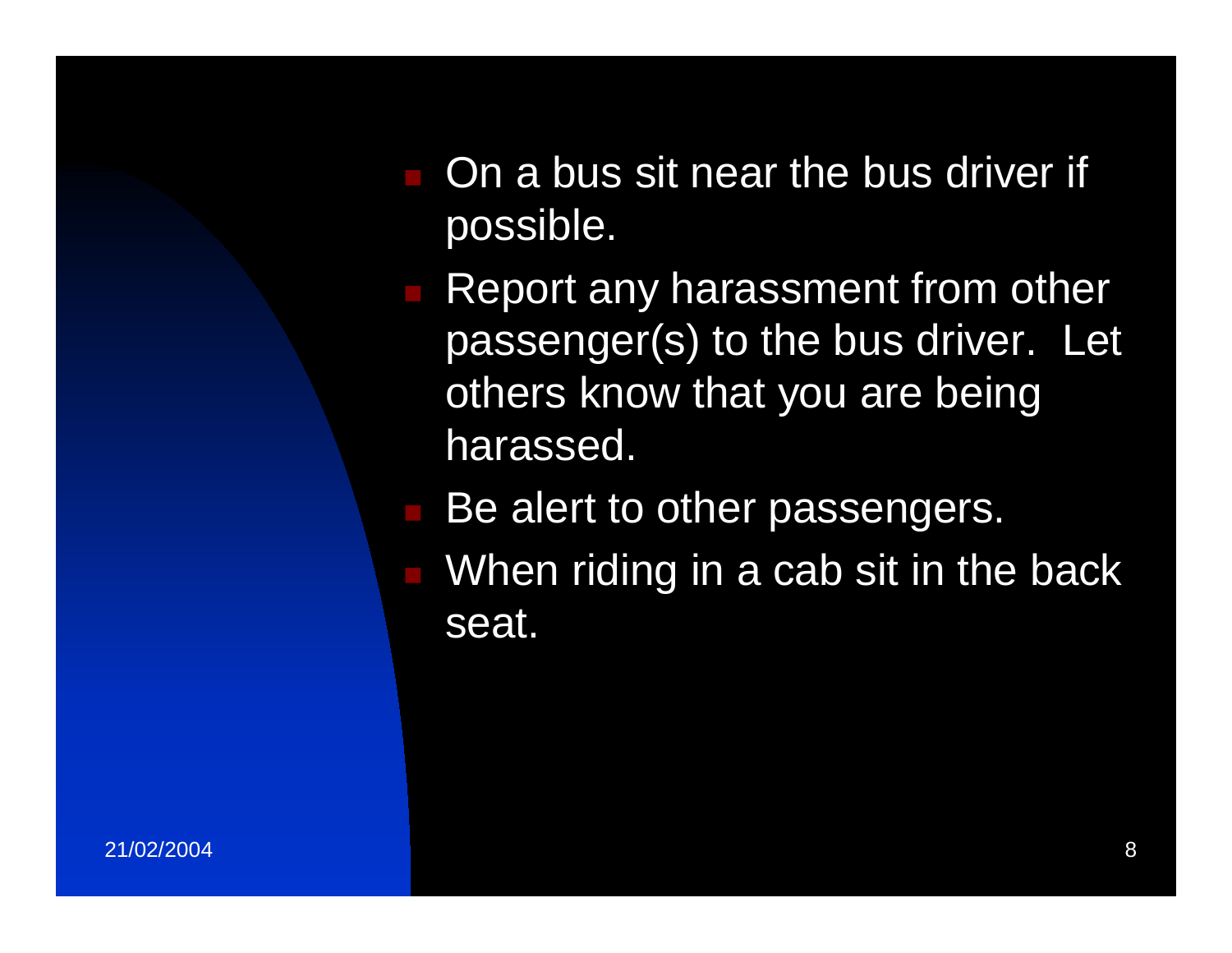#### **Personal vehicle**

- Keep your vehicle in good working condition and keep at least ¼ tank of gas in your car.
- **Drive with the doors locked at all** times
- **Be sure you know your route to** your destination so you do not need to stop and ask strangers directions.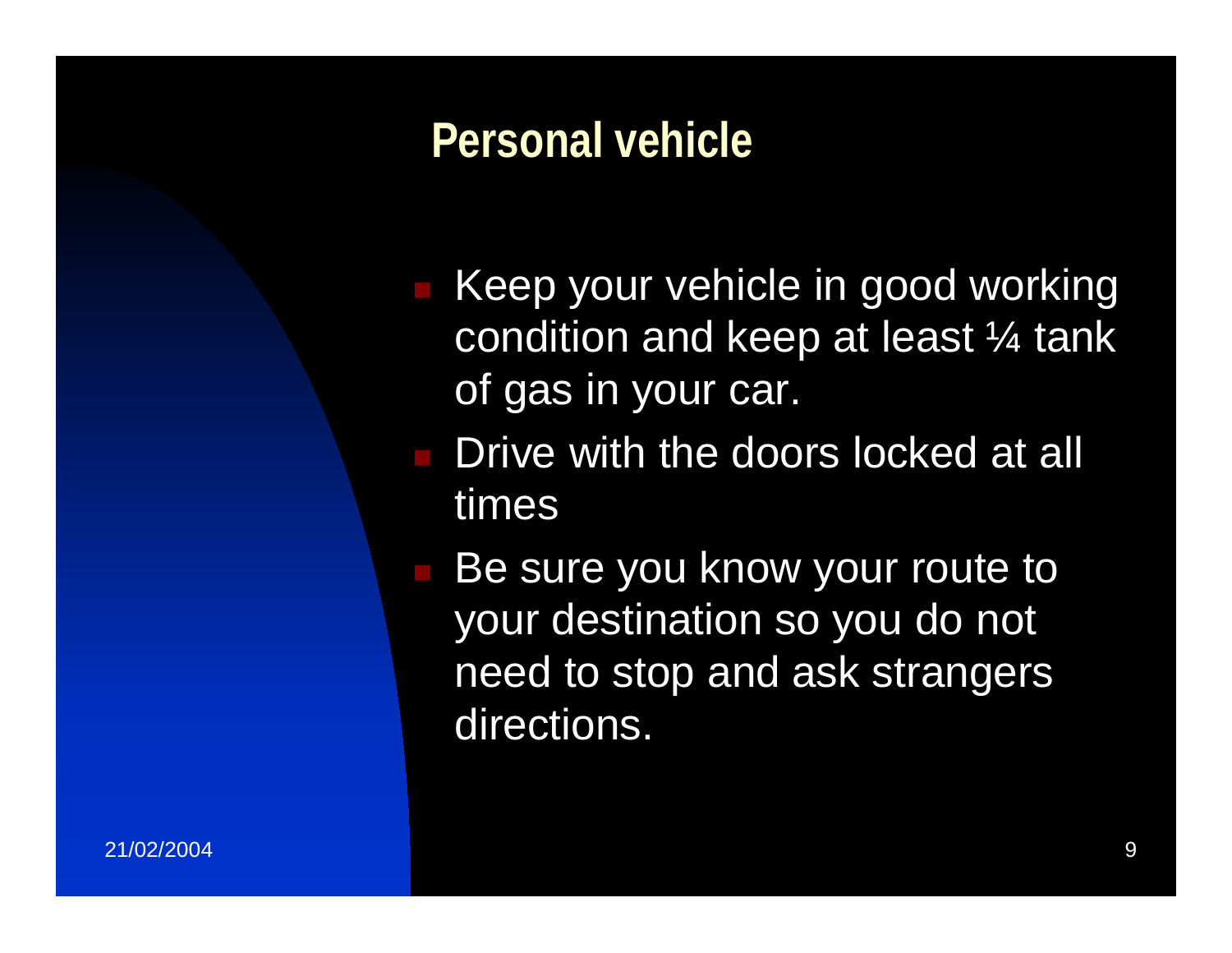- If you think you are being followed pull on to a well lighted open business if the vehicle follows you honk until someone assists you.
- If you see someone on the roadside call for help for them do not try to help.
- When parking your vehicle park in a well lighted area and as close to entrances as possible.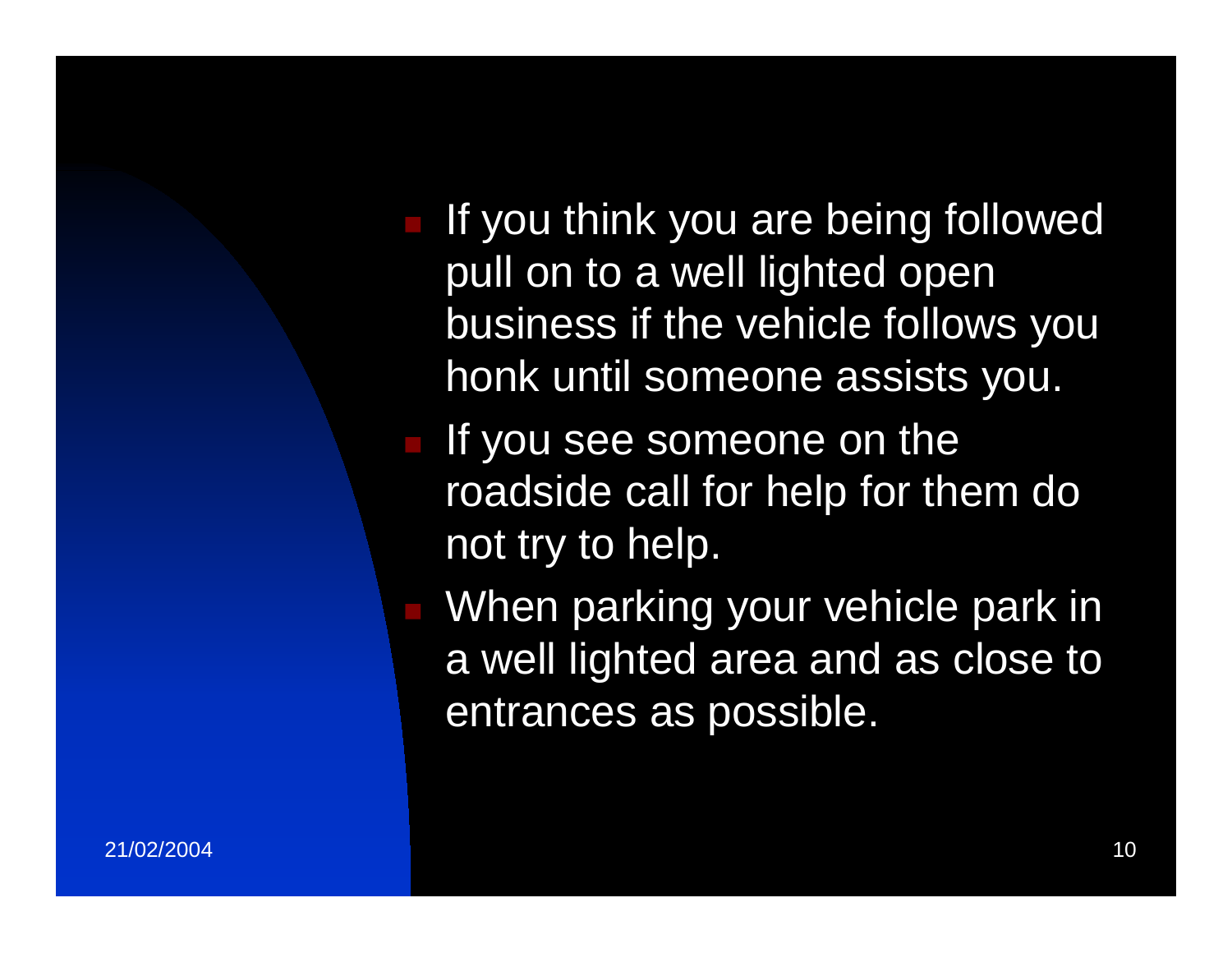If your vehicle breaks down pull over as much as you can, turn on your four ways display a call police sign in your window or if you have a cell phone call for help. Only open your window a portion if you need to talk to someone and ask for their help.

**If a vehicle is driving erratically or** carelessly slow down and allow them to get ahead of you. Record the plate and report it.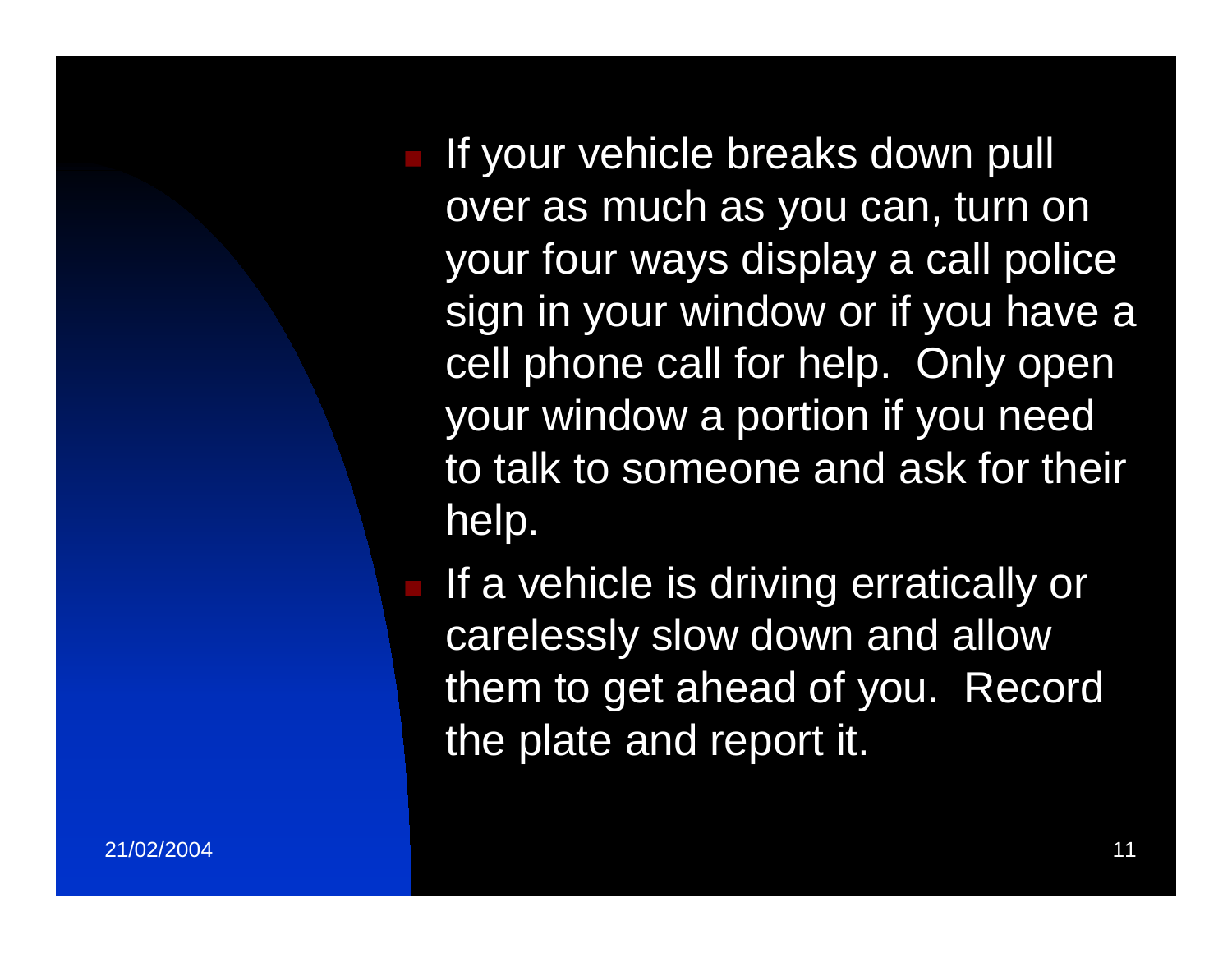#### **When Vehicle is Unoccupied**

- Keep vehicle locked at all times.
- Consider an anti-theft device.
- Don't leave the vehicle running.
- Don't leave packages or property in plain view.
- Keep personal information out of the vehicle.
- Don't hide an extra key in the vehicle.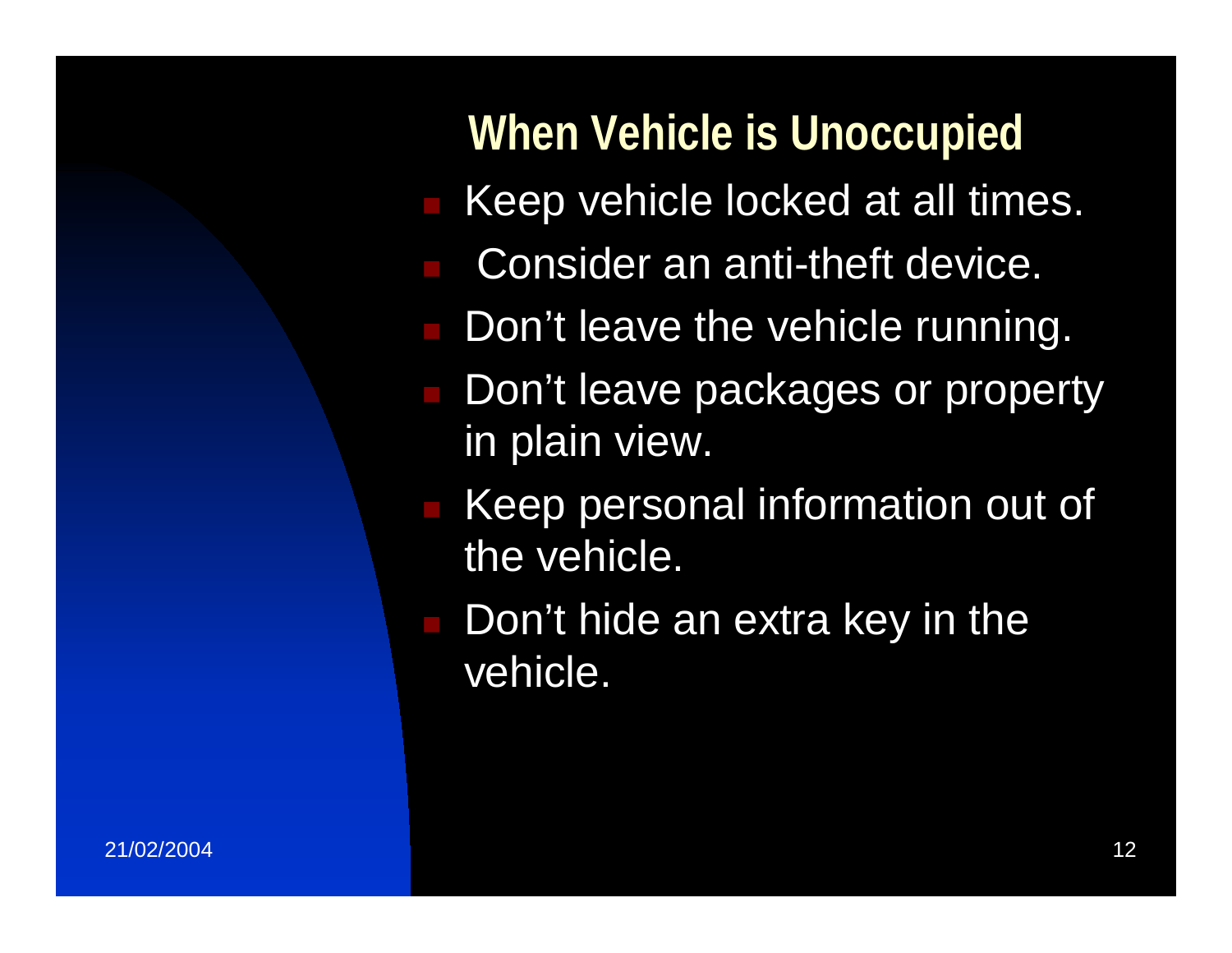**Notable 1 When returning to your car have** your key ready. Check quickly to make sure your vehicle has not been tampered with and no one is inside it.

**Notal Millen Carrying children and other** items be sure to place children in the vehicle first then your other items. If available ask for assistance from the store. Don't put keys in the ignition until you are behind the wheel.

 Don't use your name on license plate or key fob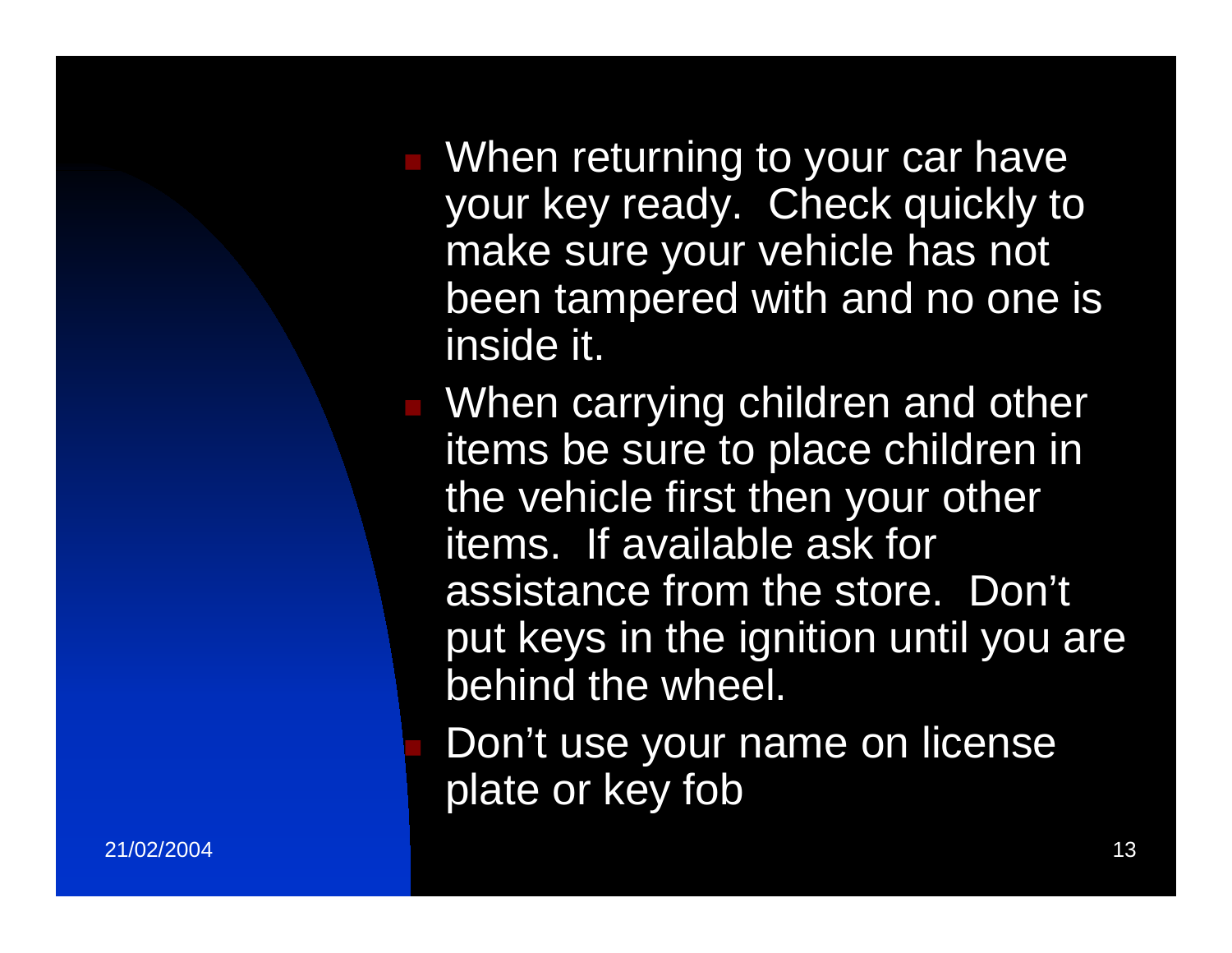#### **Annoying Phone Calls**

speaking with.

- It is against the law to use profanity, obscenity or abusive language over the phone. **People who harass others are** usually seeking a reaction. **If the caller will not identify** him/herself, does not speak or at the first obscene remark simply gently hang up don't give the satisfaction of a reaction. Be cautious of divulging personal information be sure of who you are
- 21/02/200414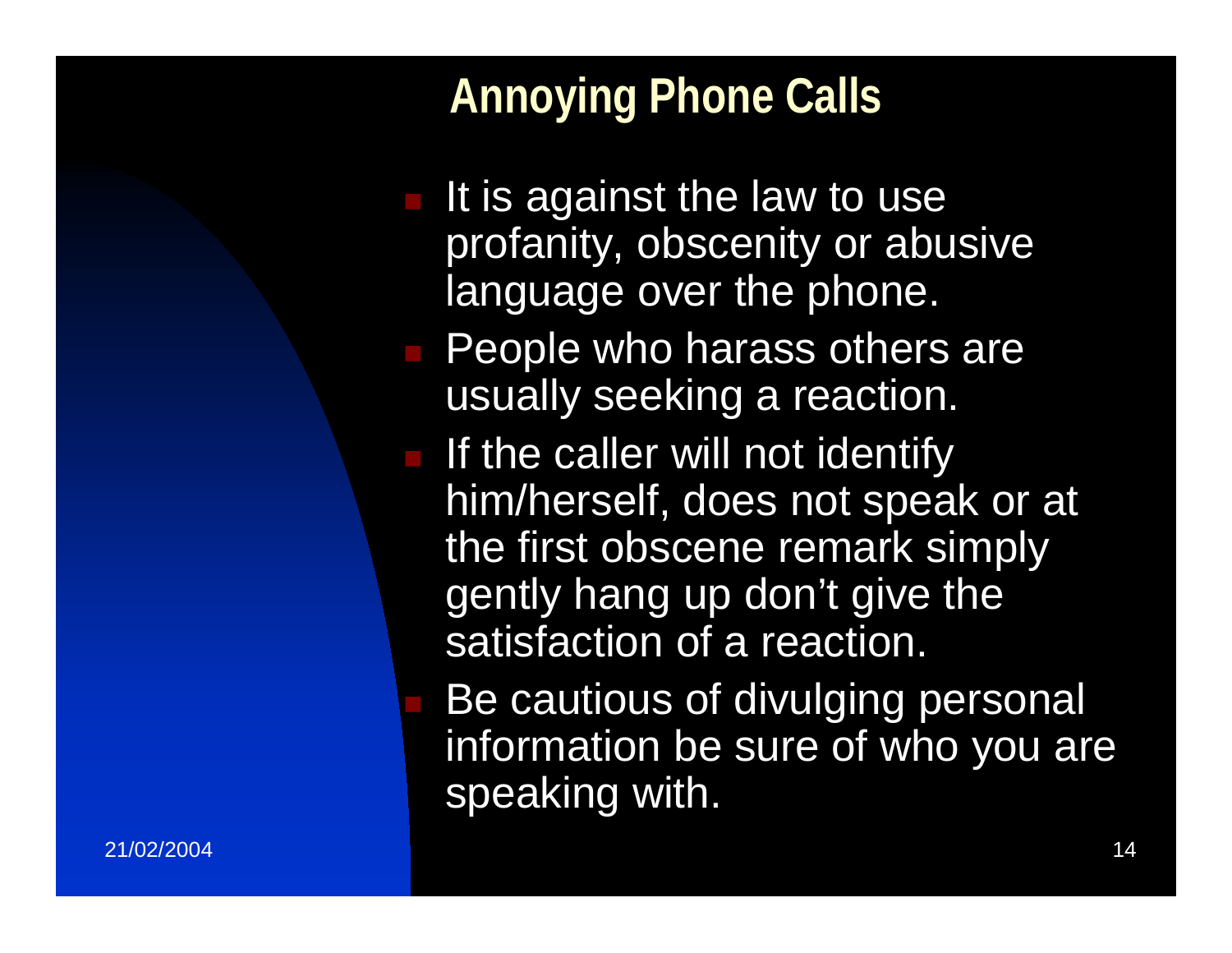#### Get information from MTS regarding call trace

- **If asked the number they dialled** request the number they were calling they may be checking out your residence.
- **Nay need to consider unlisted** number.
- $15$  nature of the call.  $15$ **Call police if life or property is** threatened. Or if the call is obscene. Try to provide a description of the voice, male female, intoxicated, accent, speech impediment, background noise. Make a note of date and time and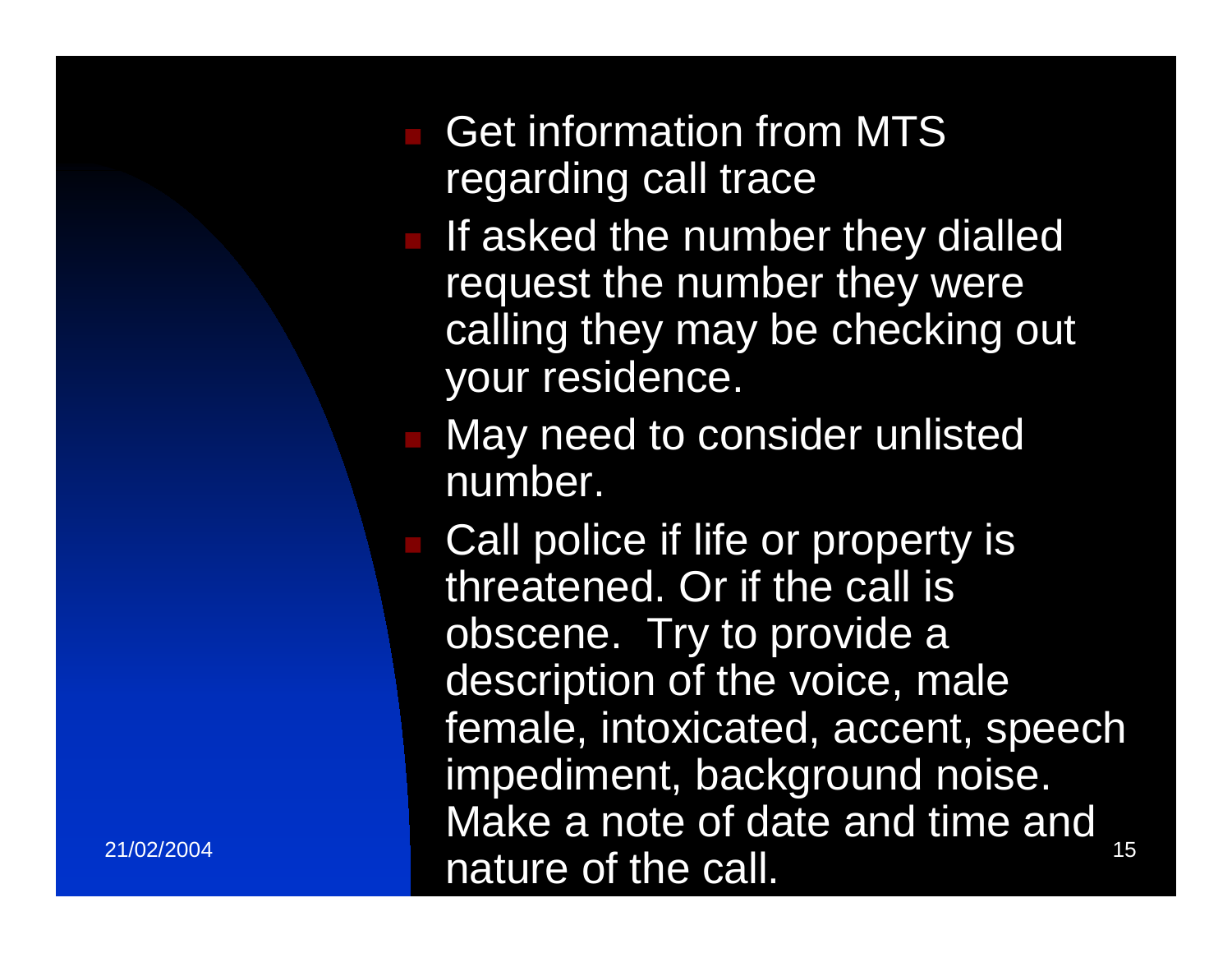#### **Apartment Security**

- Keep your apartment locked at all times.
- **Let the manager know if you will** be away and have someone you trust check your apartment regularly.
- **Use first initial with your last** name on the callboard.
- Check with the manager to have locks changed if you are moving in to a new apartment.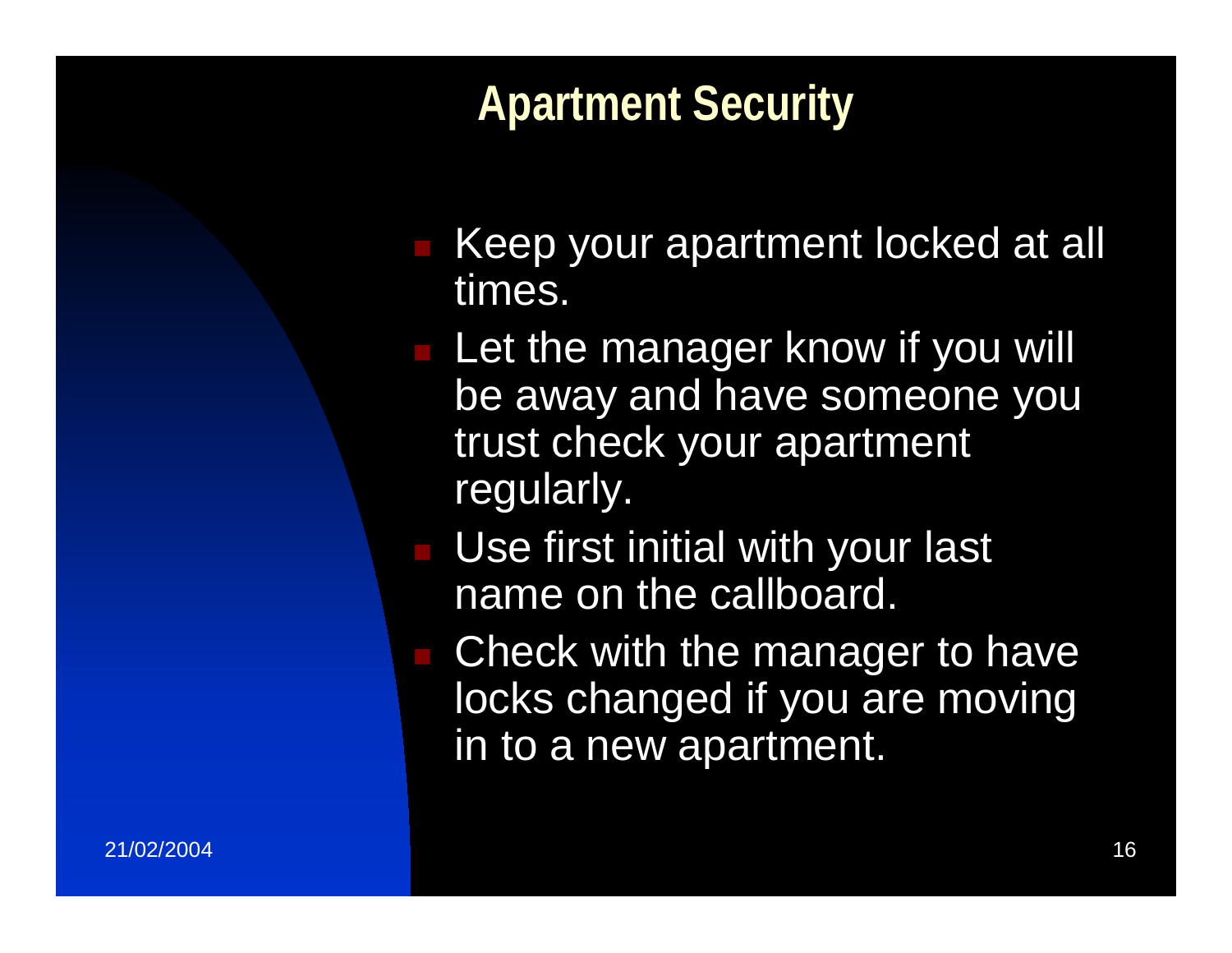**Ensure that your patio doors are** secured at all times and windows are properly locked.

**Put a viewer in your door and install** a dead bolt.

**Nhen using an elevator use** caution. If person(s) in the elevator are suspicious wait for another one. When in the elevator stand near the controls so you can push emergency buttons if you need to.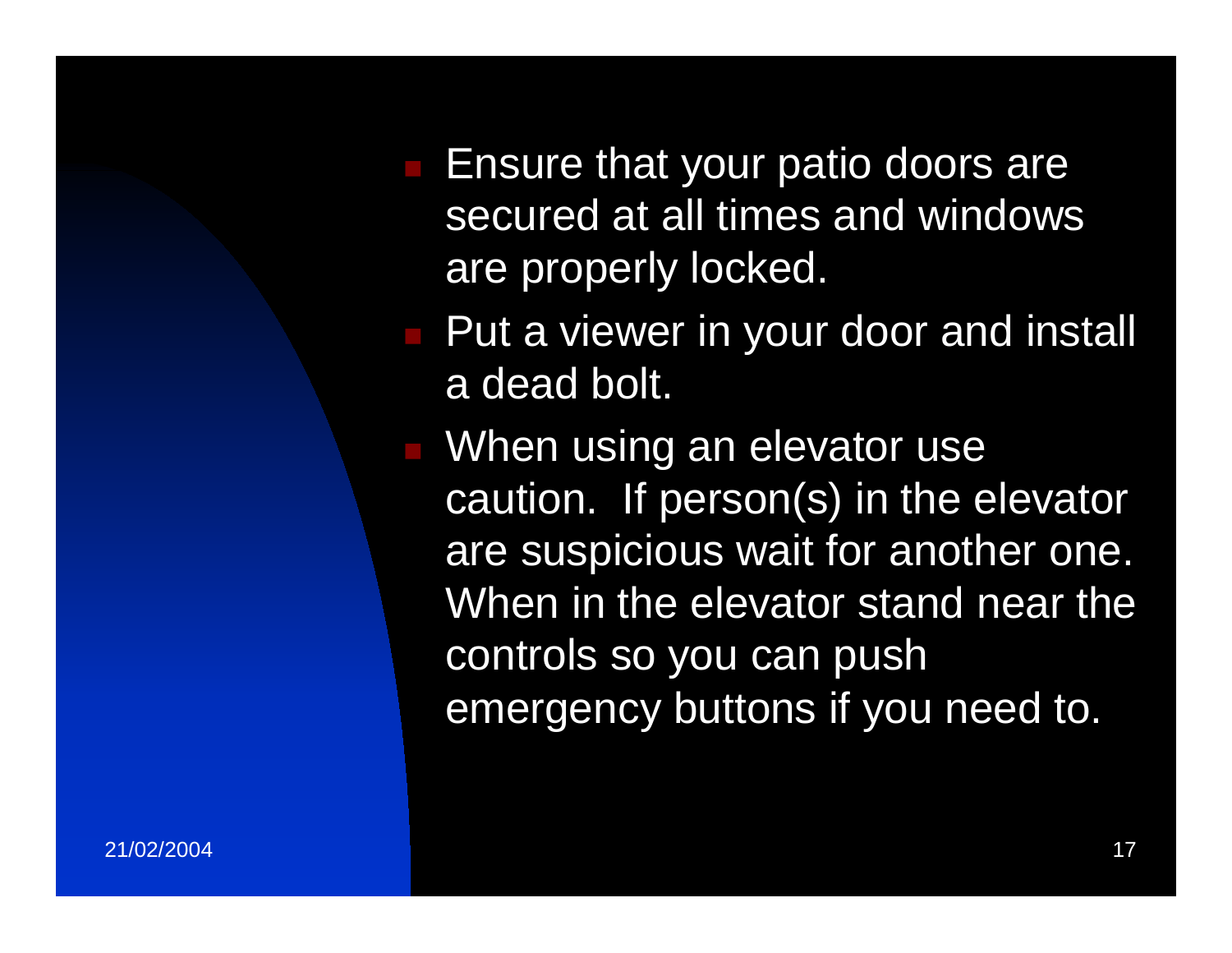$\blacksquare$  If using the laundry room arrange to use it with a friend.

**If you have a security buzzer** always be sure the person you are allowing in is someone that you know. Do not allow anyone in to the building that you do not know refer them to the building manager.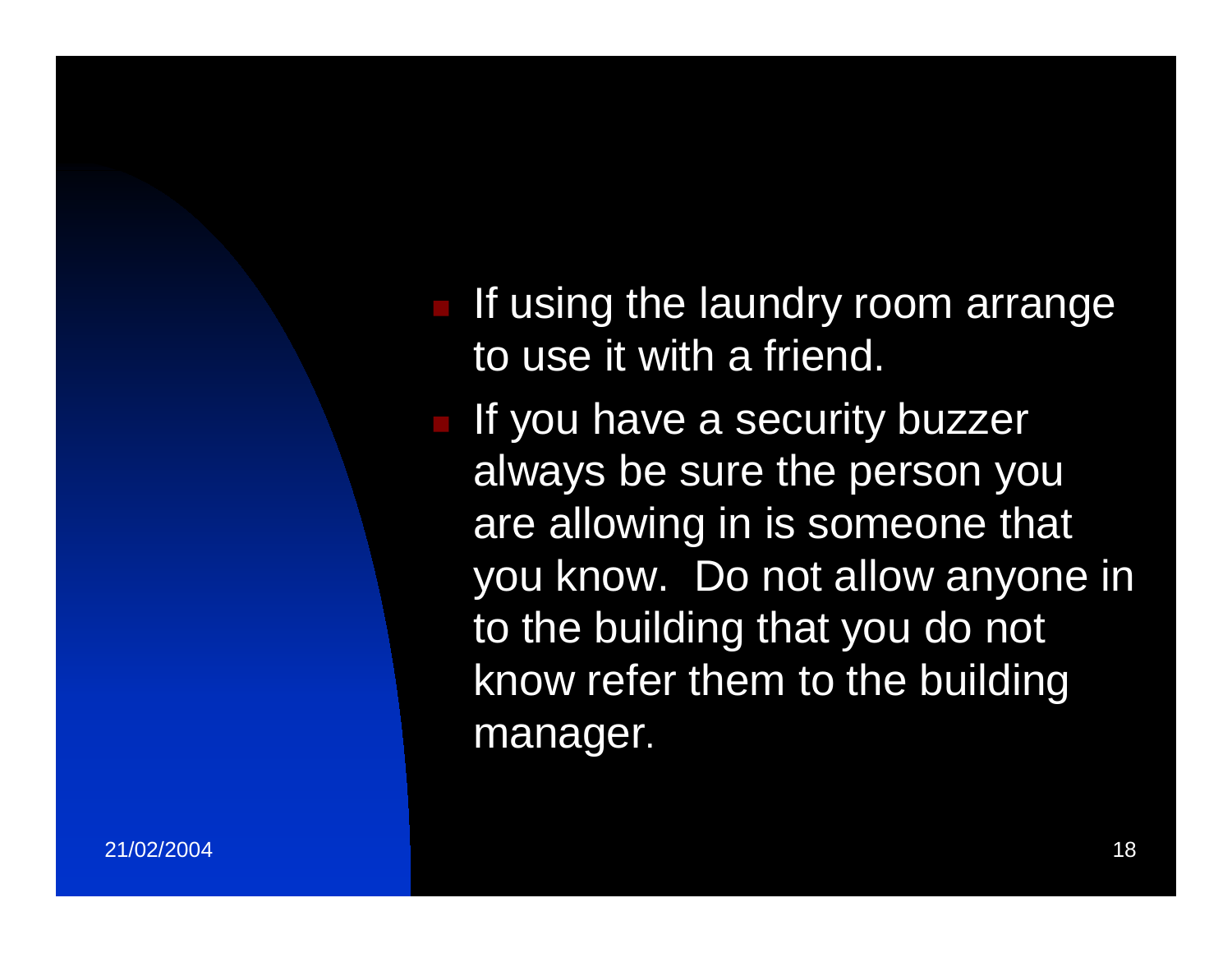Be alert when using the parking areas, if you see something suspicious contact the manager or police. Keep vehicle locked and don't keep anything valuable in it. If you will be away, notify your manager. Make arrangements for mail and other deliveries. Put clock timers on lights and radios. Don't leave valuables in the apartment. If you find a door or window has been disturbed in your absence do not enter the apartment call police from another location.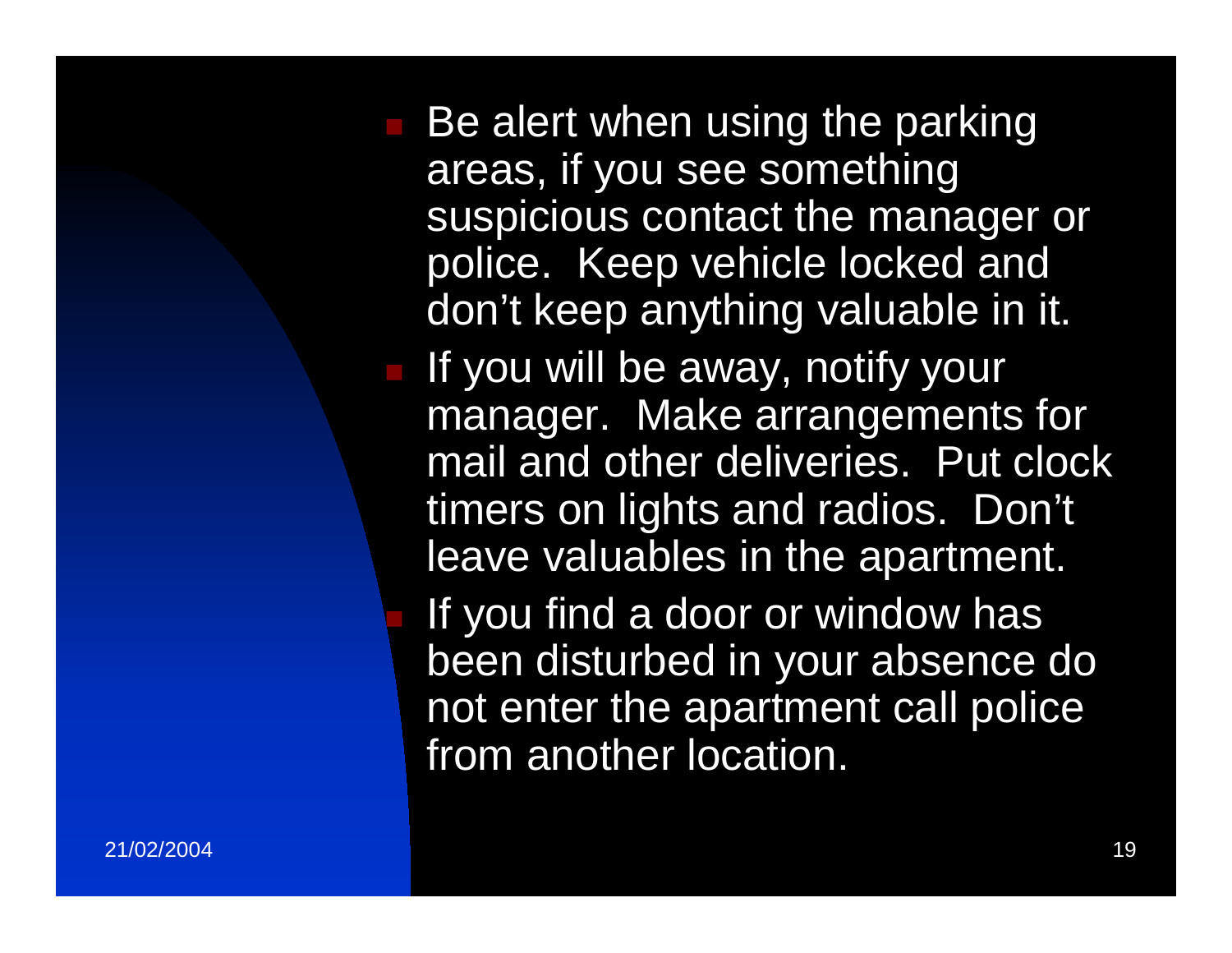**Babysitter**  Choosing a sitter ◆ Relatives, friends, neighbours, community centre, school counsellor are good references ◆ Check references and if possible spend some time with the sitter to get to know them. ◆ CPR, first aid and baby sitting courses are important how would they deal with behaviour problems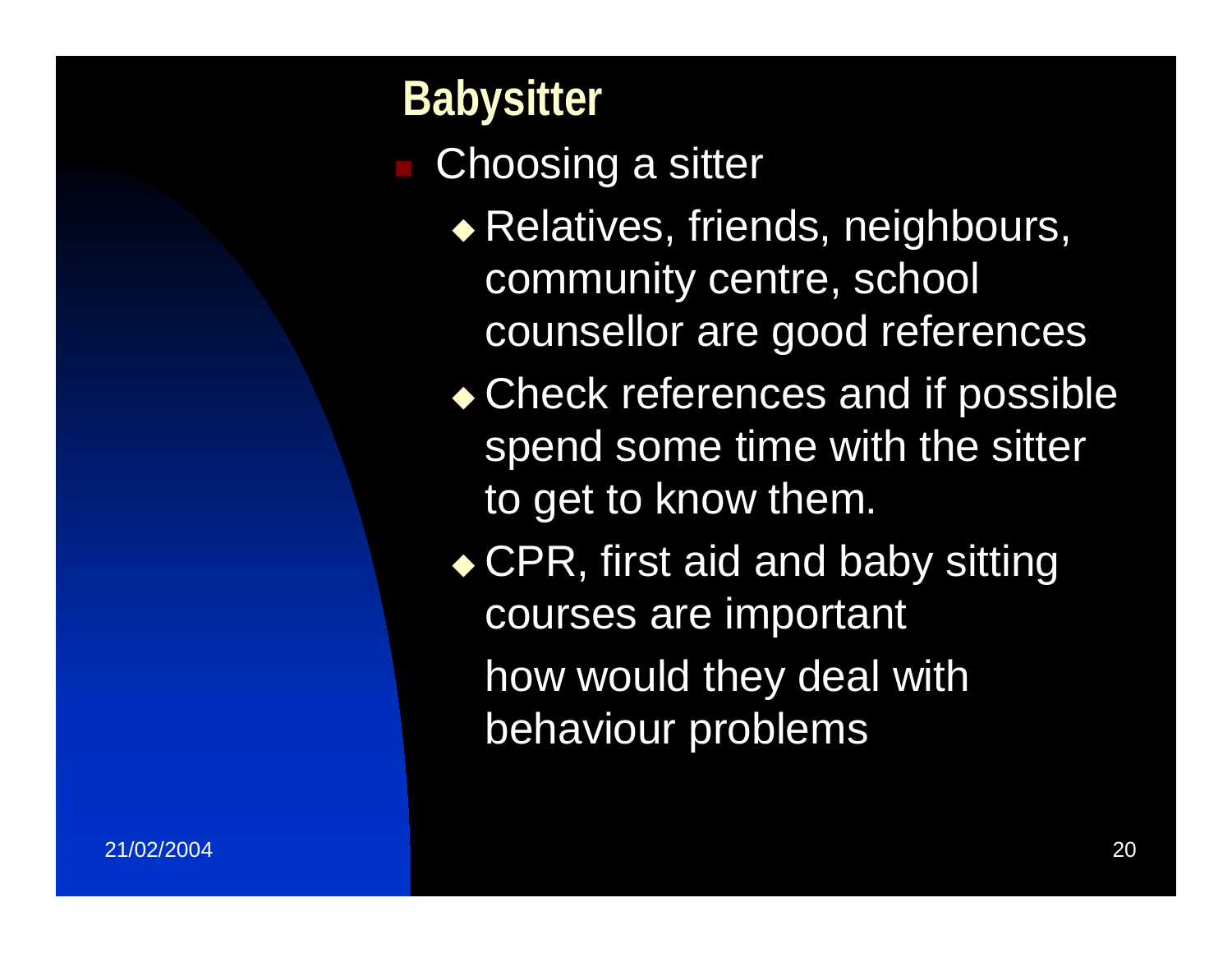Ask questions – how would you handle emergency give examples how would they deal with behaviour problems

what kinds of activities will you do with child/ren.

*Child and Family Services Act states that a child under the age of 12 can not be left unattended and without reasonable provision being made for the supervision and safety of the child.*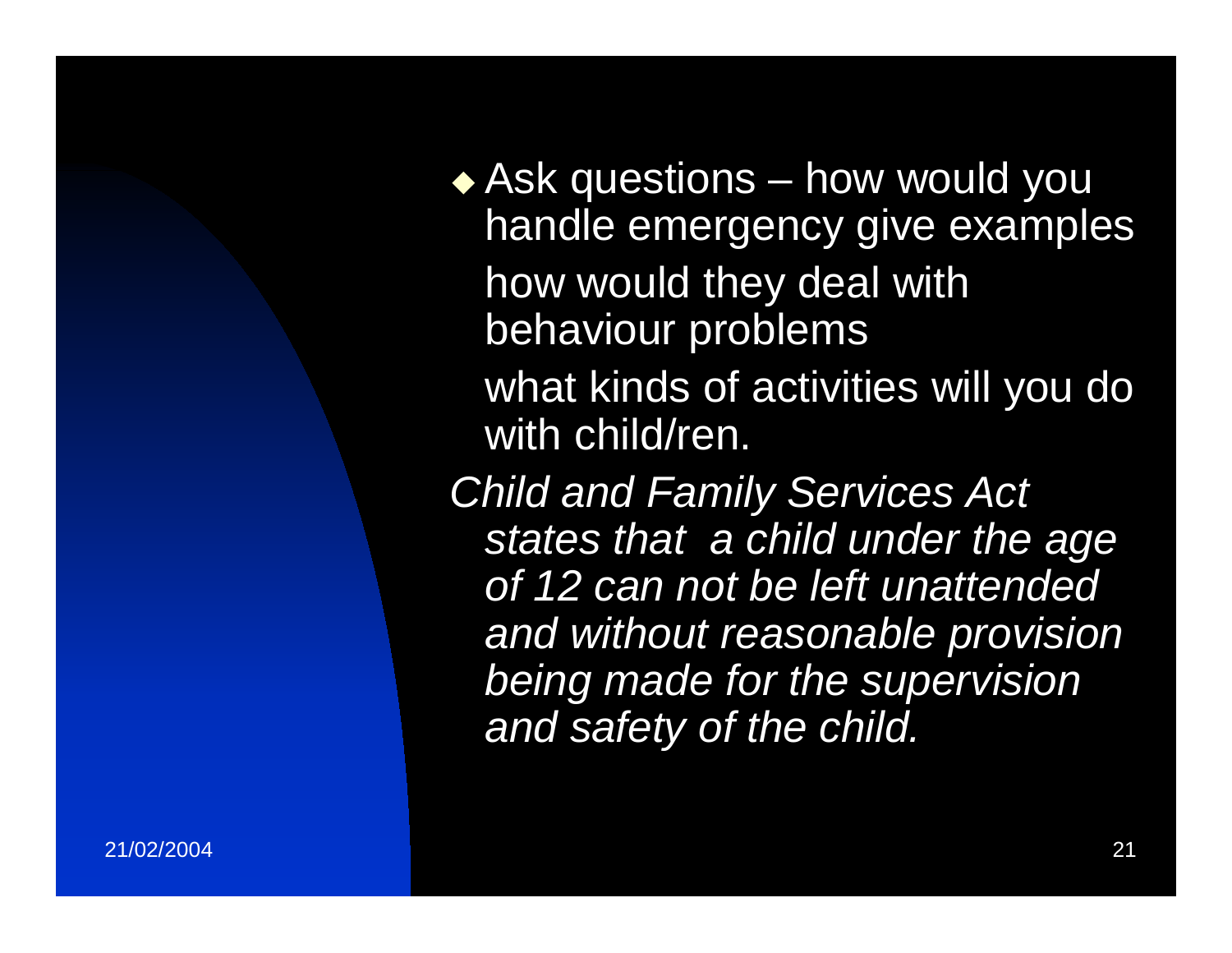**Your role as parent/employer**

#### Show sitter

- ◆ your home and yard alert to off limits and/or danger points
- ◆ First aid supplies, fuse box, fire extinguisher, smoke alarms
- ◆ Give info on meds, allergies, bedtimes.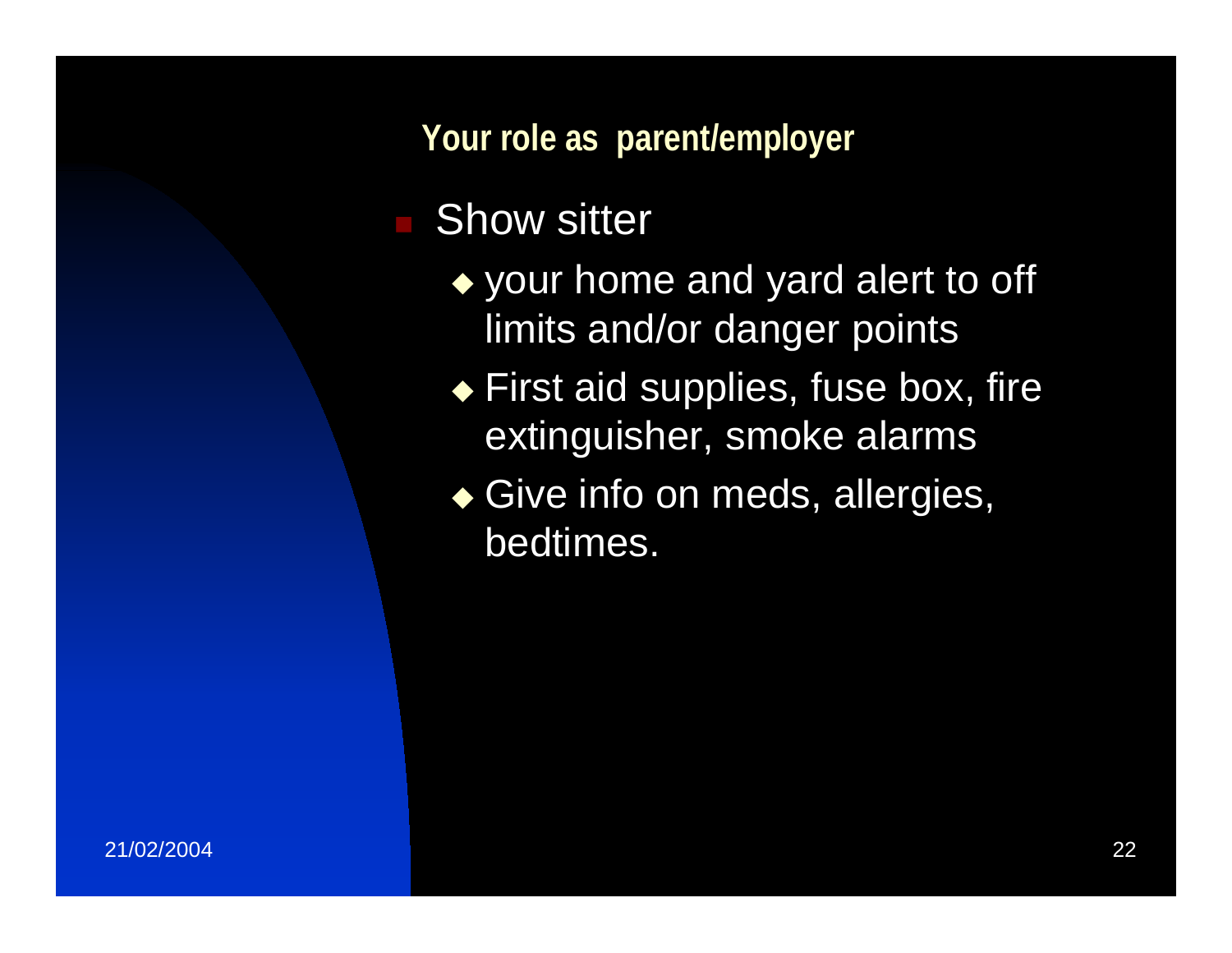◆ Provide nutritious foods as required

- ◆ Check in at home at least once. Always notify if you will be later than originally planned.
- ◆ Provide emergency contacts.
- ◆ Provide number where you can be reached.
- ◆ Provide payment and safe ride home.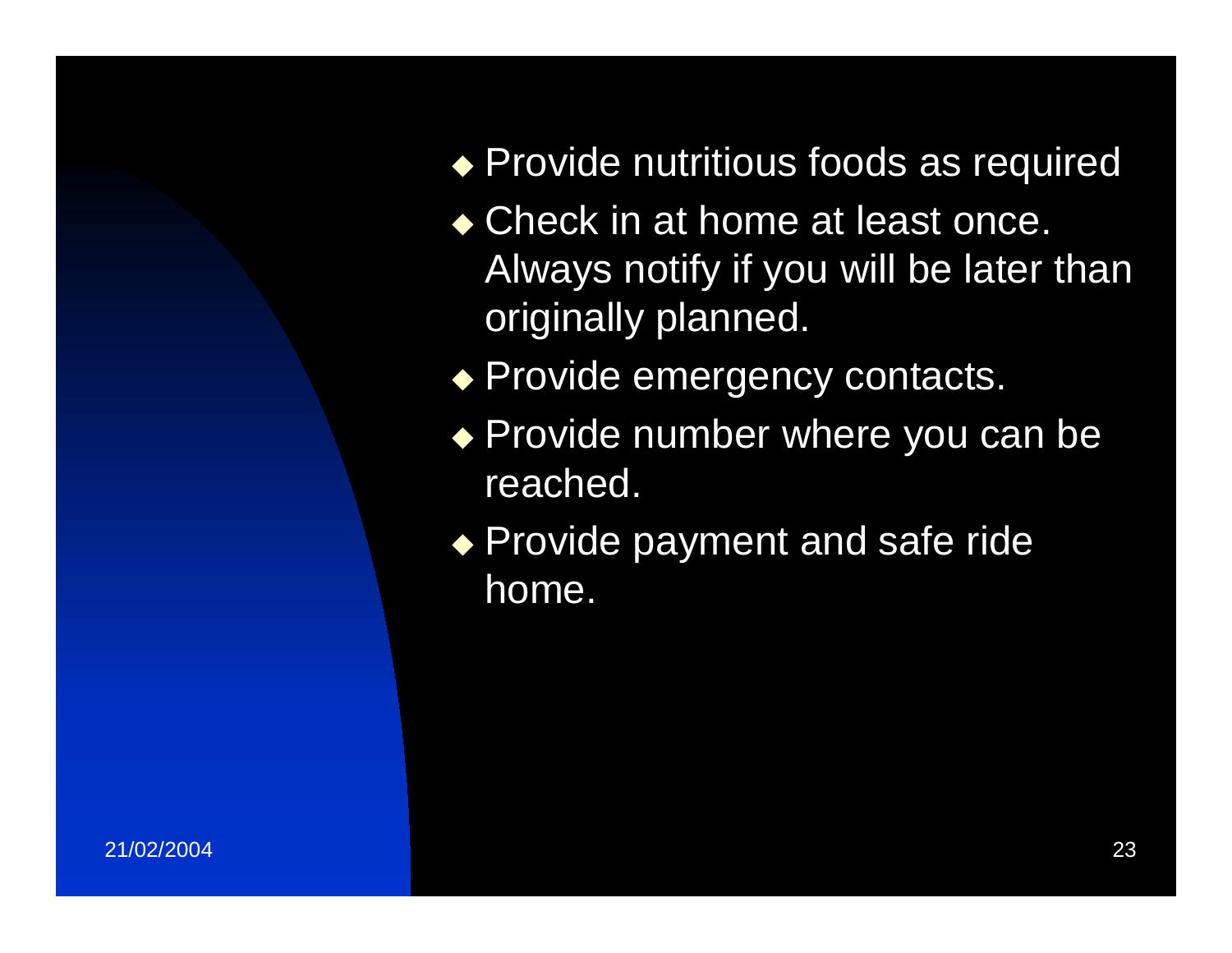### **BLOCK PARENT**

**Block Parents provide a safe place** for children and seniors to go if they become frightened, lost or in case of an emergency.

 Block Parents are checked through police agency.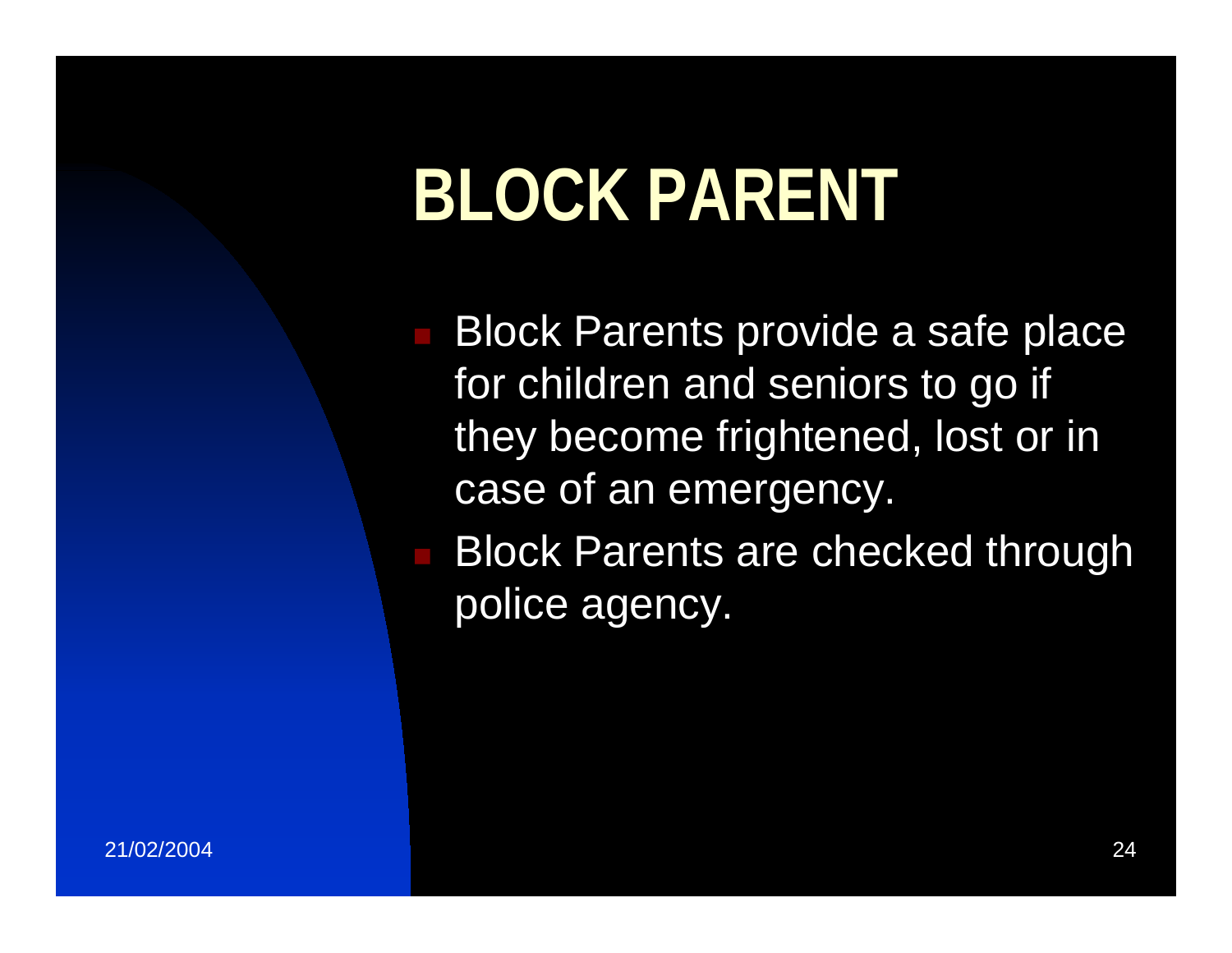### **INTERNET SAFETY**

- Risks to children of inappropriate material
	- $\bullet$  Keep computer in common area so it is easily monitored.
	- ◆ Make children aware of people who may attempt to deceive them. Any harassment be it sexual, obnoxious or menacing should be reported to the internet provider.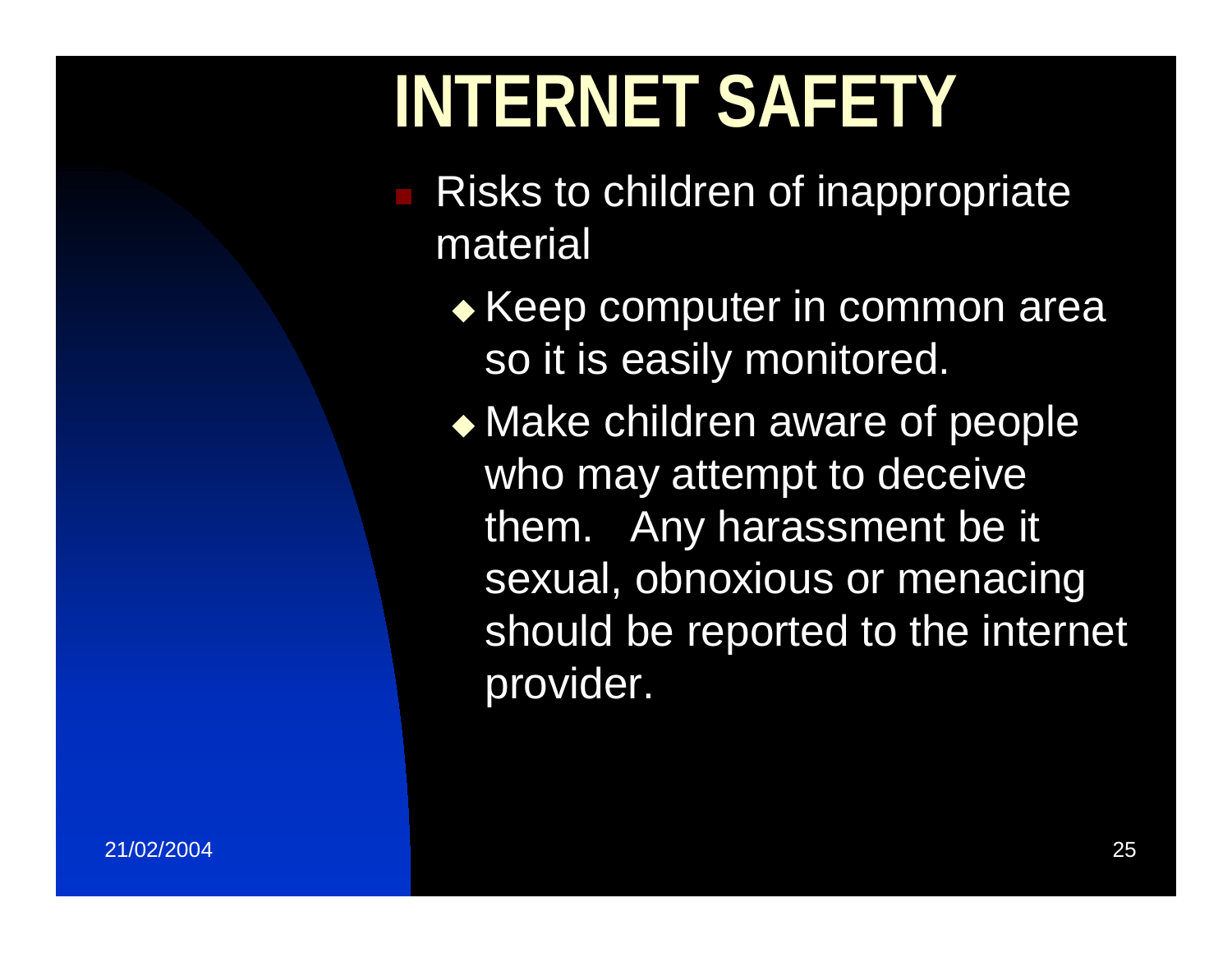◆ Explain that if they accidentally come to a site that is questionable to back out of it and log off. Then tell a trusted adult

 $\blacklozenge$  Make children aware that they must always ask permission to give their names, etc. over the internet. If anyone attempts to make personal contact with the child it should be recorded and reported to police.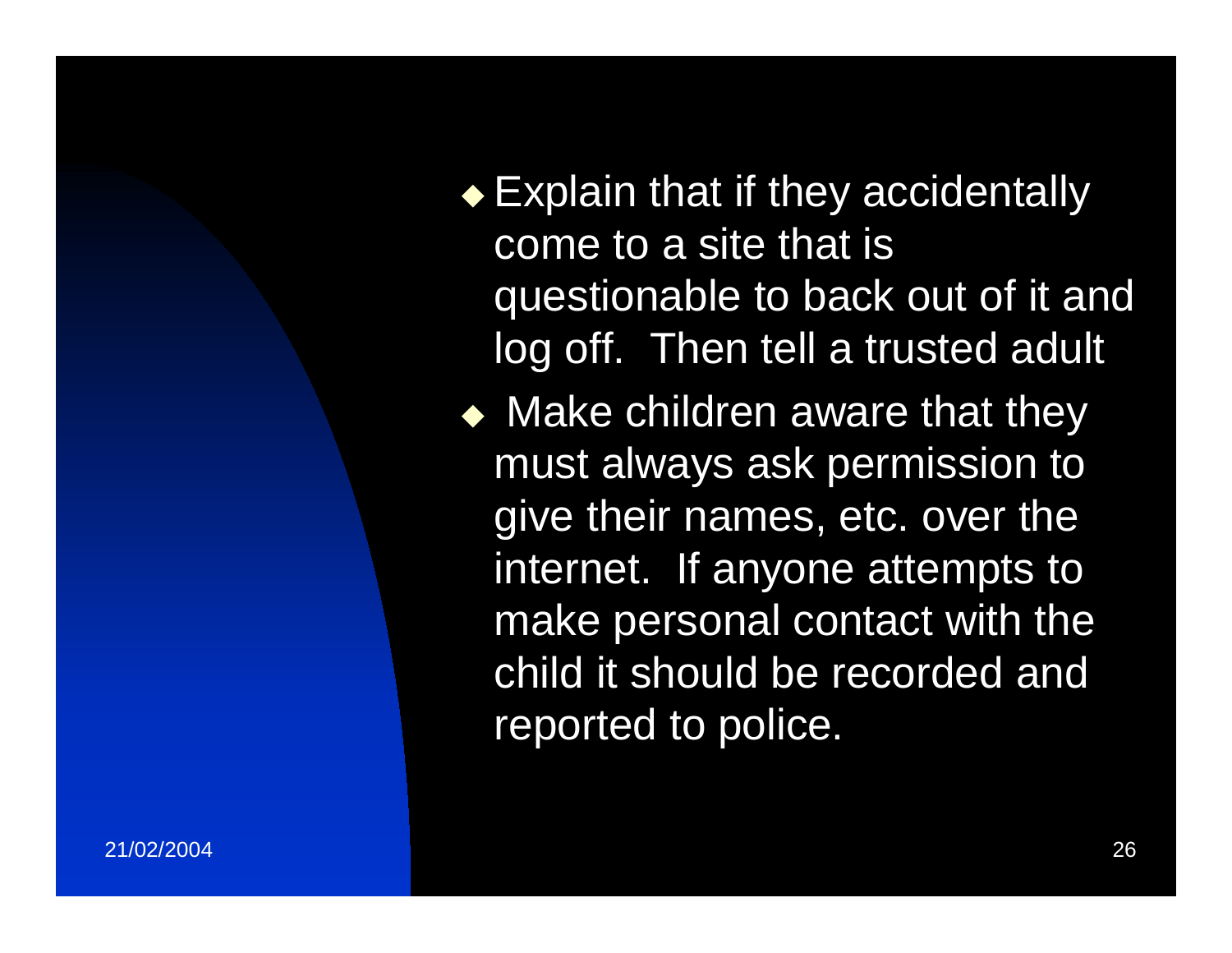### **Internet Safety**

 Be aware of many scams on line. Don't give out credit card numbers without checking that the company can be trusted.

 Be cautious about down loading software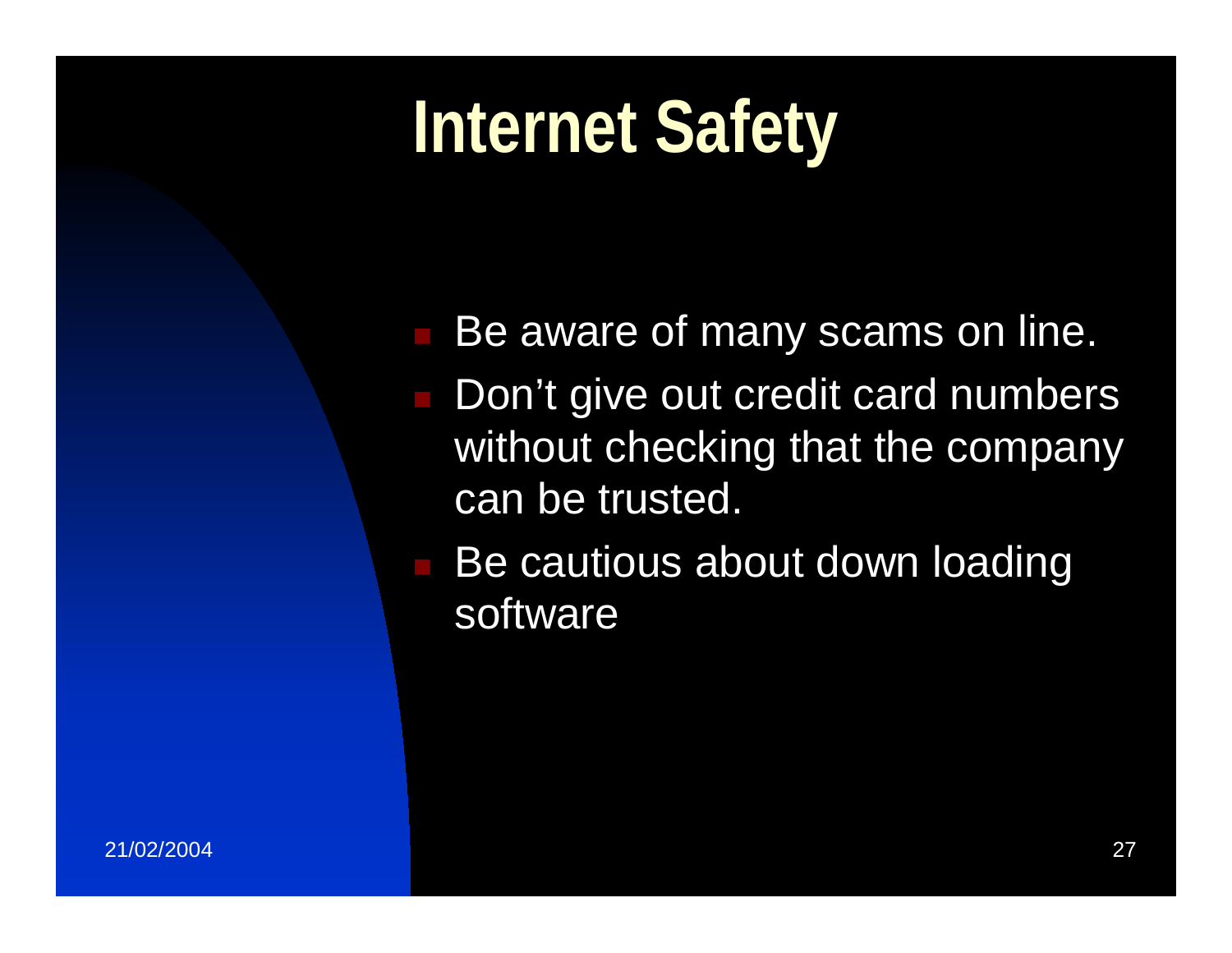#### **SECURITY AT HOME**

 INSPECT DOORS AND FRAMES TO BE SURE THEY ARE STRONG AND SECURE. THIEVES LIKE EASY TARGETS. **NHEN SECURING DOORS** FROM INSIDE MAKE SURE THAT YOU ARE STILL ABLE TO EXIT RELATIVELY QUICKLY IN CASE OF FIRE.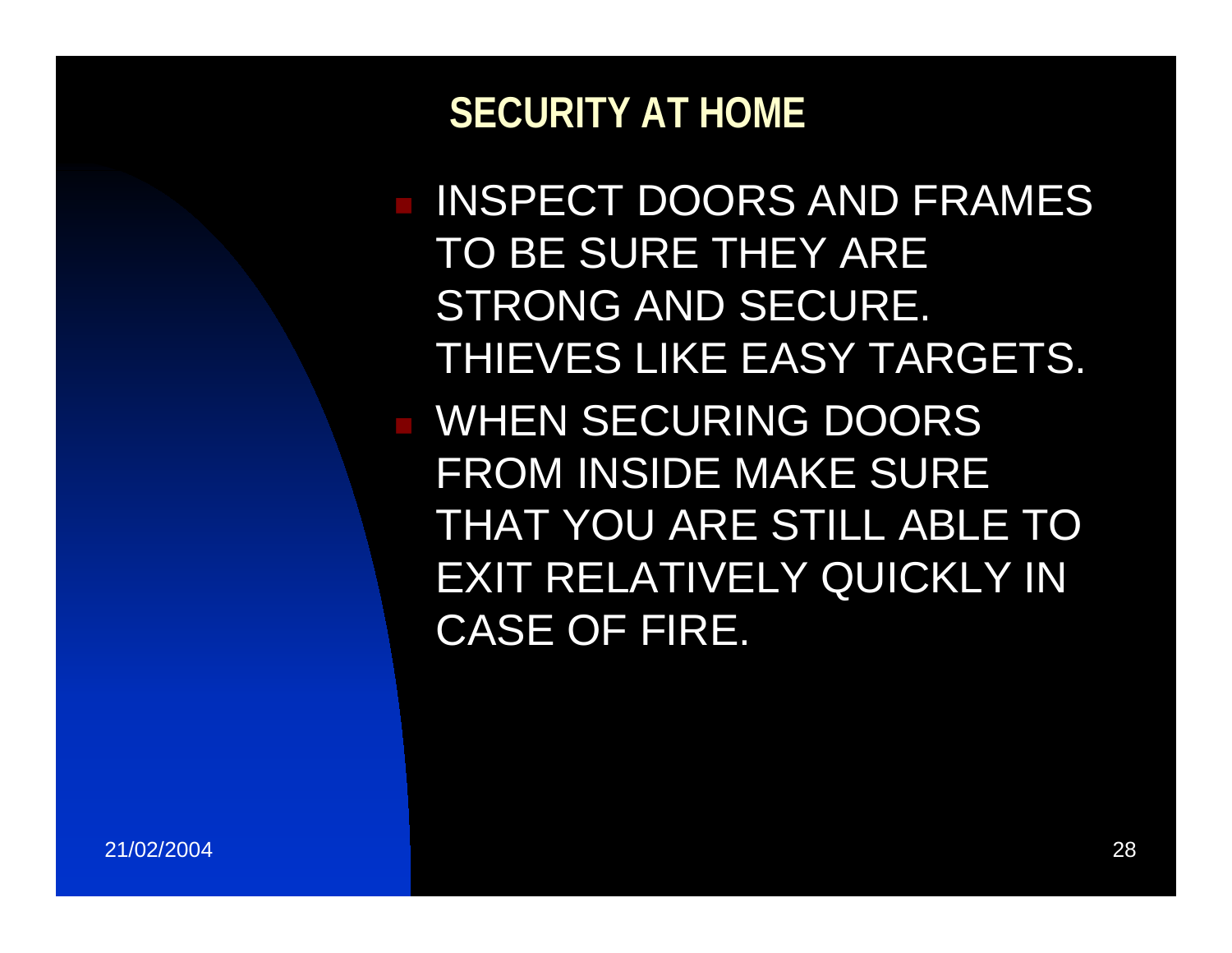**HINGE PIINS SHOULD BE ON** THE INSIDE TO PREVENT REMOVAL OF DOORS**BECURE DOORS WITH GOOD** LOCKS. **BECURE WINDOWS PROPERLY**  USE LIGHT TIMERS, INSTALL DOOR VIEWER, DOOR WEDGES SECURE DOOR FROM BEING OPENED BUT ALL RESIDENTS MUST BE AWARE OF THIS FEATURE IN CASE OF **EMERGENCY**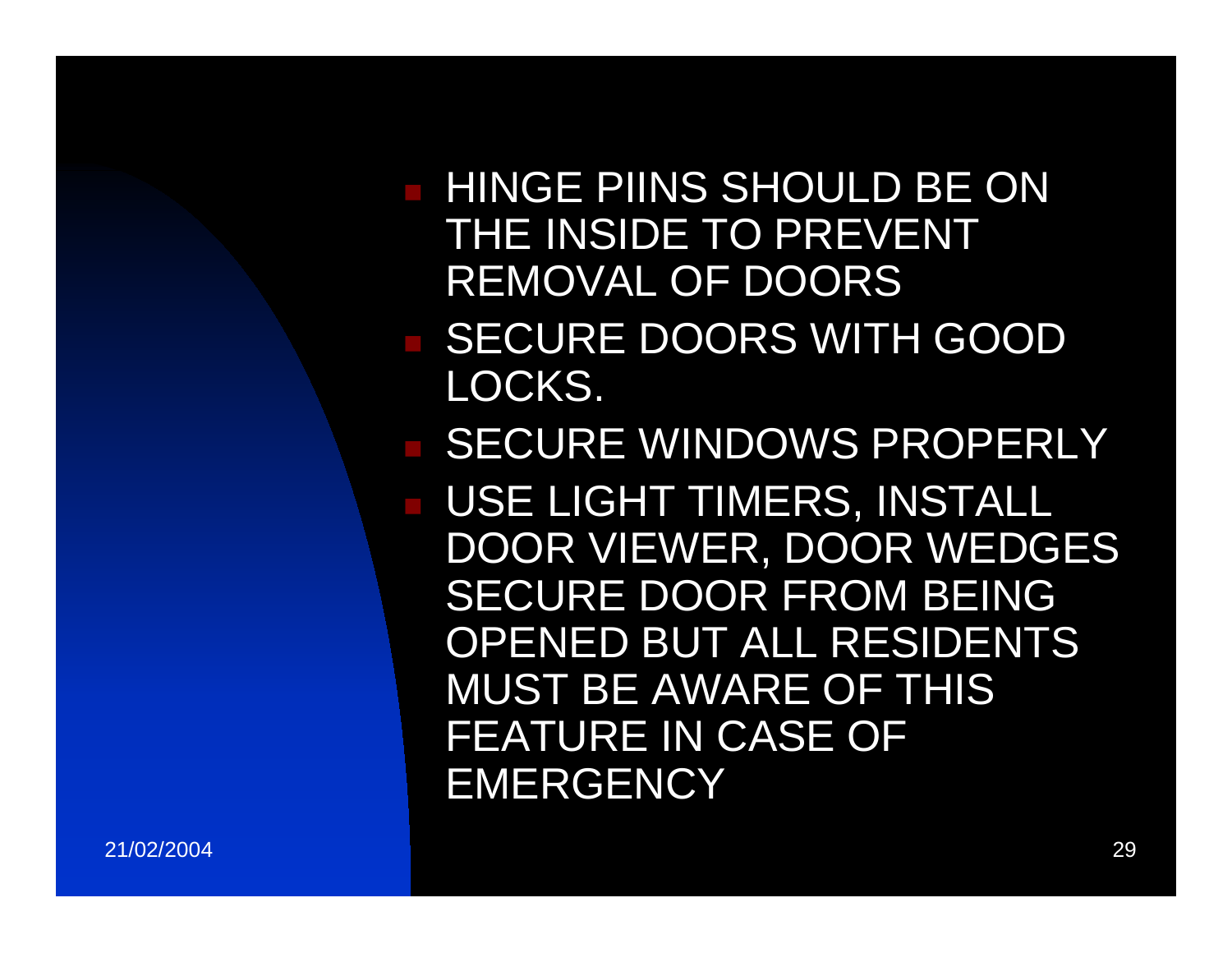MAKE SURE YOUR HOUSE NUMBER IS VISIBLE FROM THE STREET ESPECIALLY AT NIGHT IN CASE OF AN EMERGENCY. **BECURE YOUR GARAGE TO THE** BEST OF YOUR ABILITY. CHANGE THE CODES TO YOUR AUTOMATIC DOOR OPENER OCCASIONALLY.

 INSTALL A SECURITY SYSTEM FROM A REPUTABLE FIRM.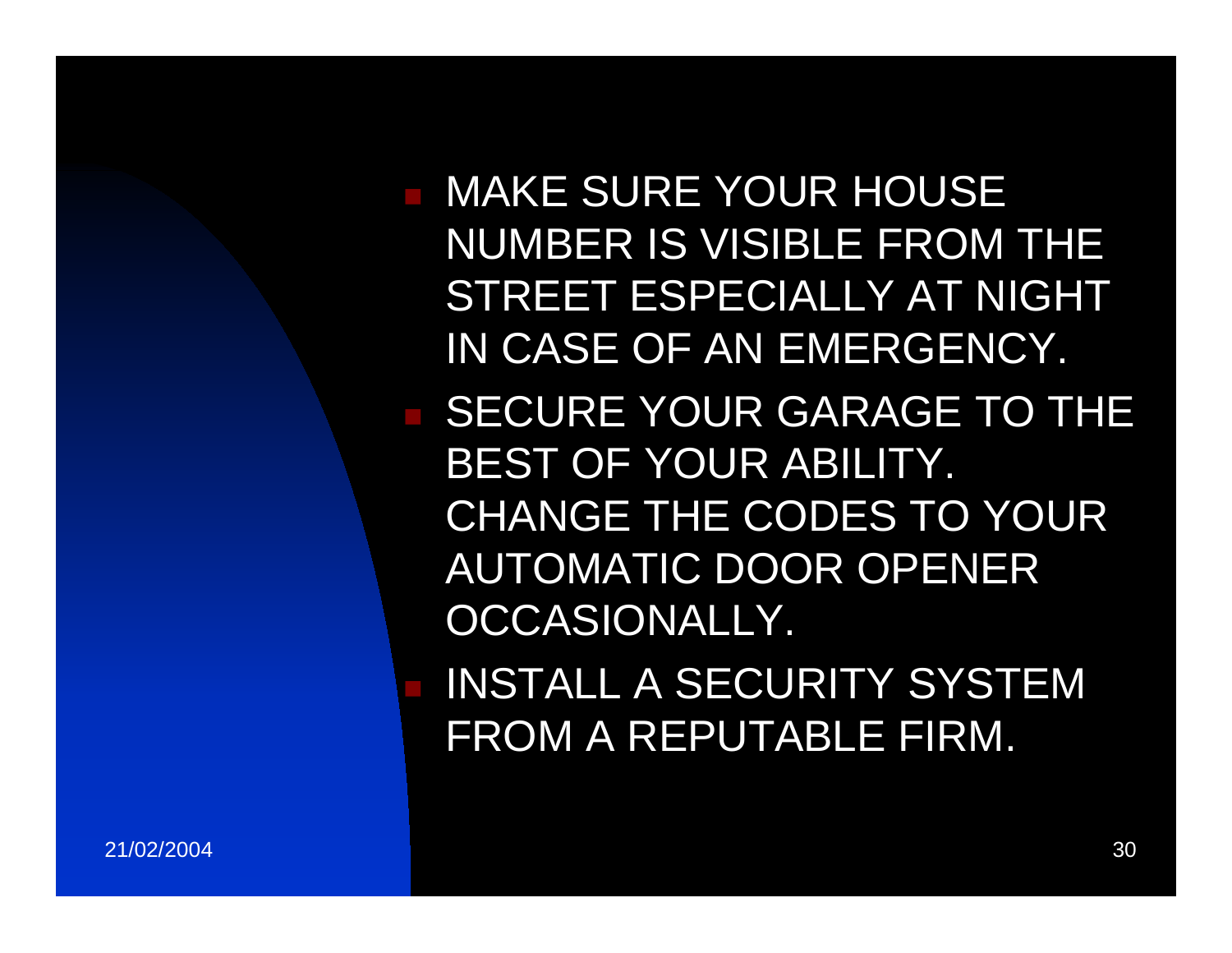#### IF GOING ON VACATION CANCEL ANY DELIVERIES TO THE HOME.

- HAVE SOMEONE CHECK ON THE HOME REGULARLY
- HAVE THE YARD MAINTAINED APPROPRIATLEY AND STORE AWAY LADDERS.
- DO NOT KEEP VALUABLES IN THE HOME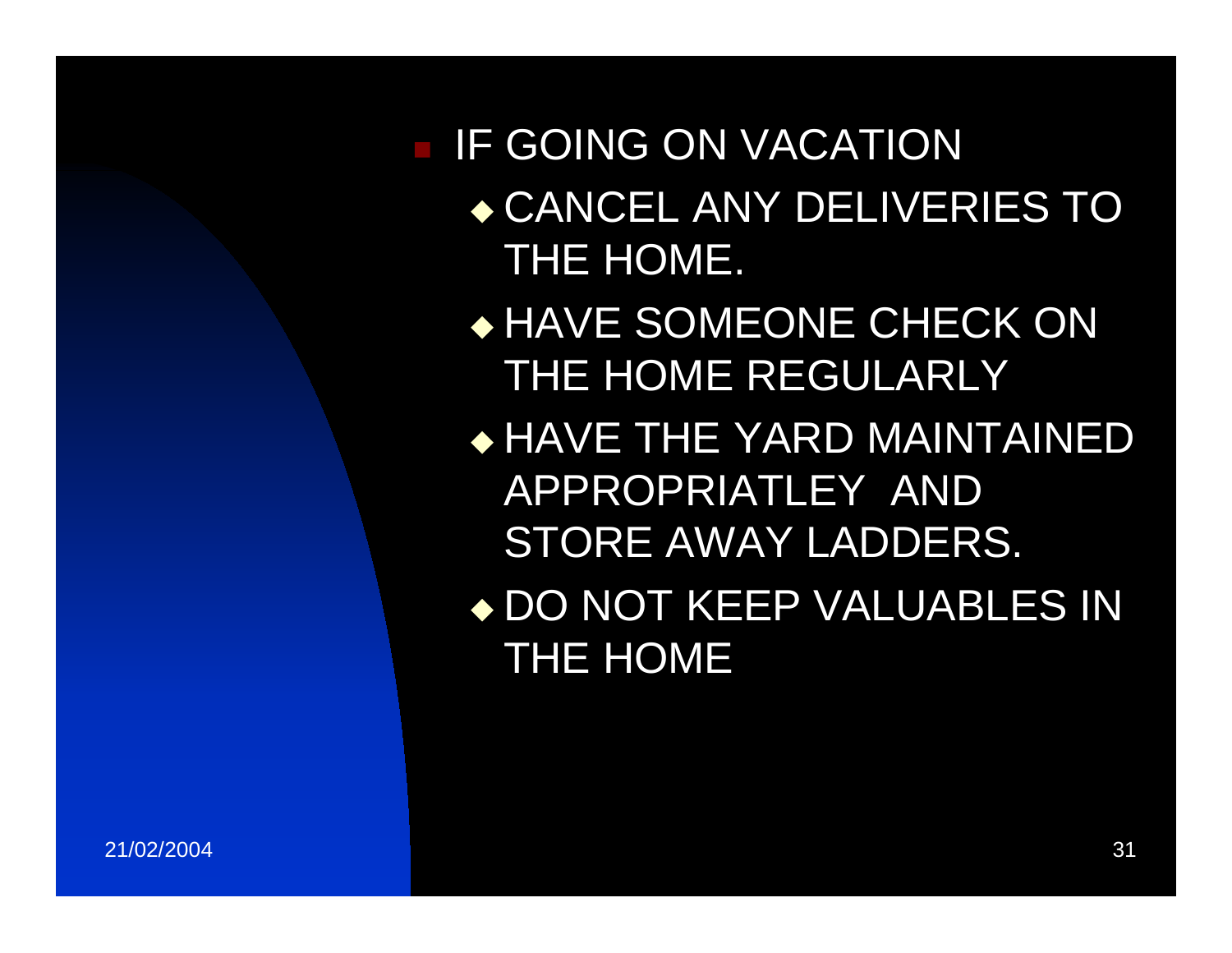# **Protecting yourself from**

#### ■ Precautions

- ◆ Home security doors and windows locked
- ◆ Pay attention to your surroundings
- ◆ Don't go out alone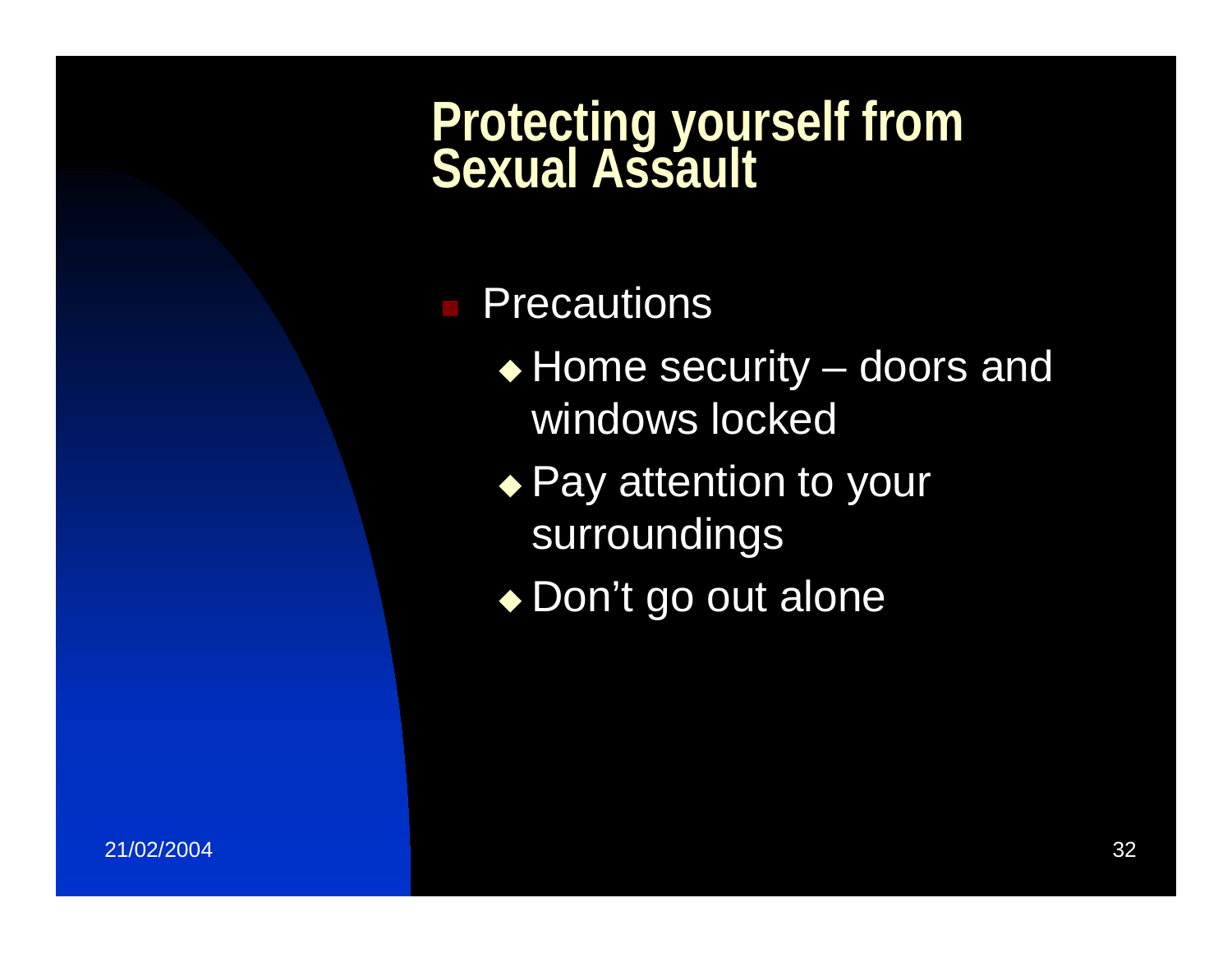$\blacklozenge$  If you are in danger attract attention to yourself, yell, run, scream if you are able

◆ Carry a personal safety alarm

◆ Don't go somewhere alone with someone you don't know well

 $\blacklozenge$  If you are being stalked, and keep a record of all incidents. Call police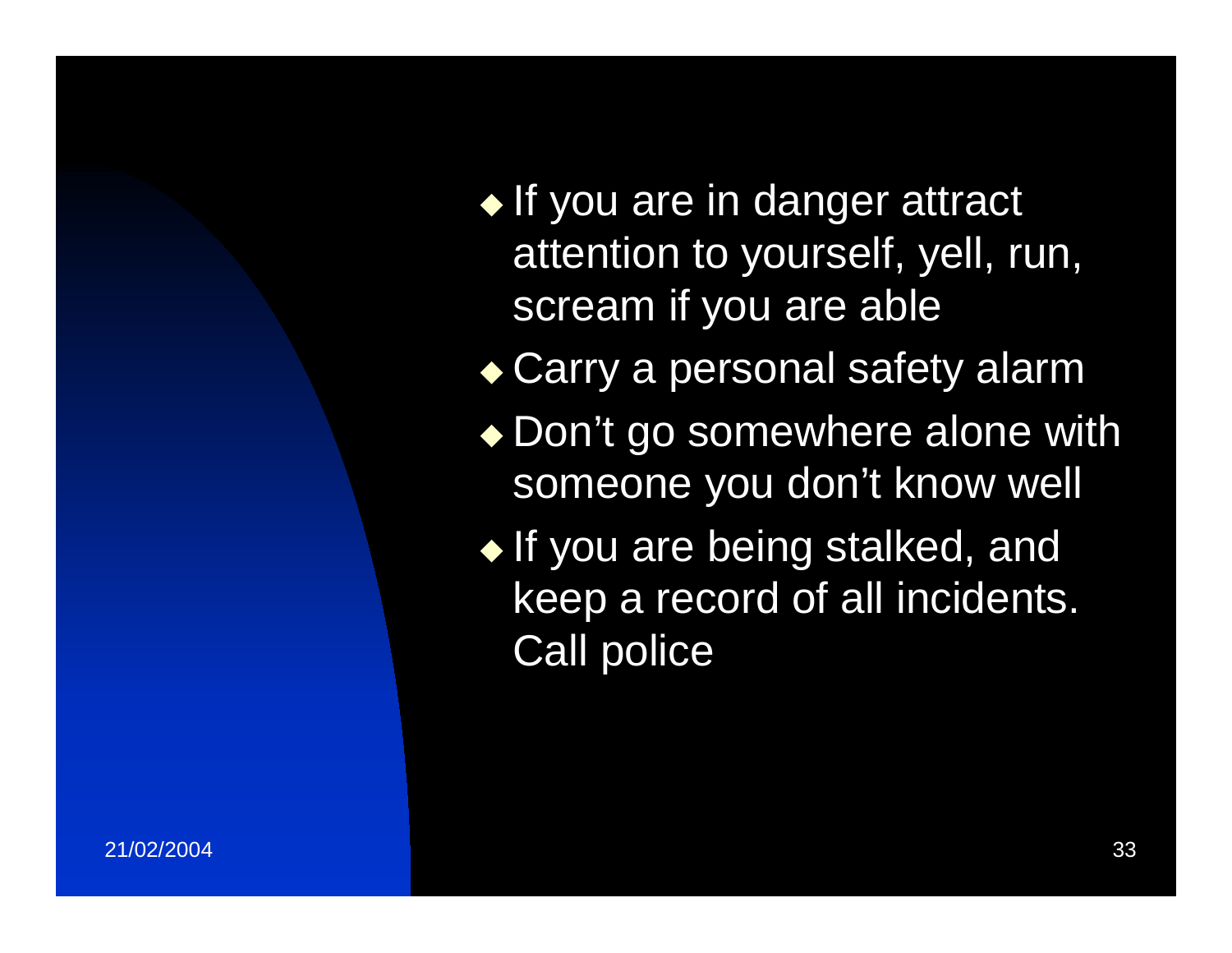◆ Avoid becoming under the influence of alcohol or drugs that impair your judgement. Only accept drinks from a bartender or waitress and never leave your drink unattended. Stick with your friends if you are out and about, watch for any signs of a "cheap drunk" as the person may have had something slipped in their drink. Always party with people you trust.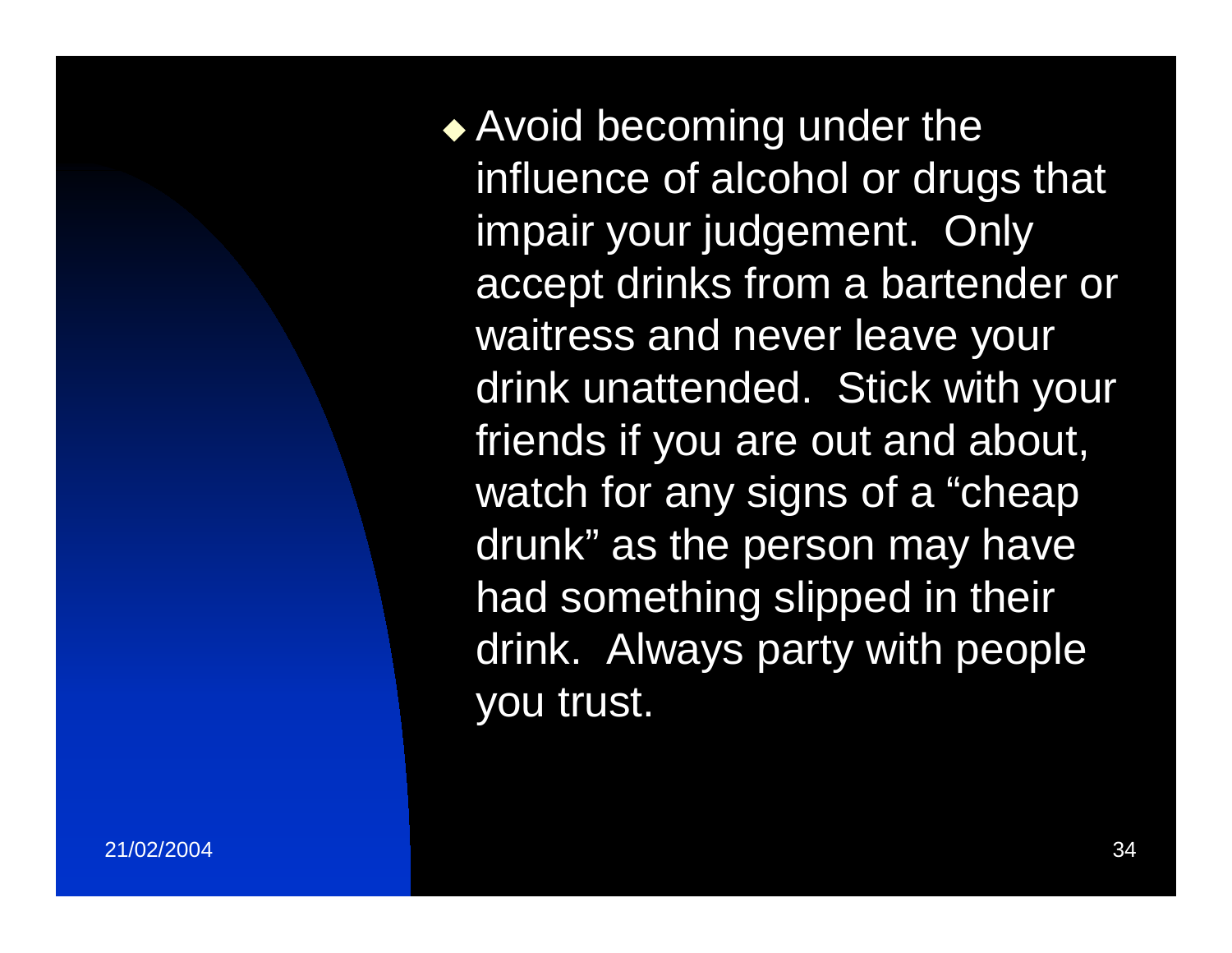#### **If You are Attacked**

**Always consider your safety The You are the only one who** decides how to respond should you find yourself in this situation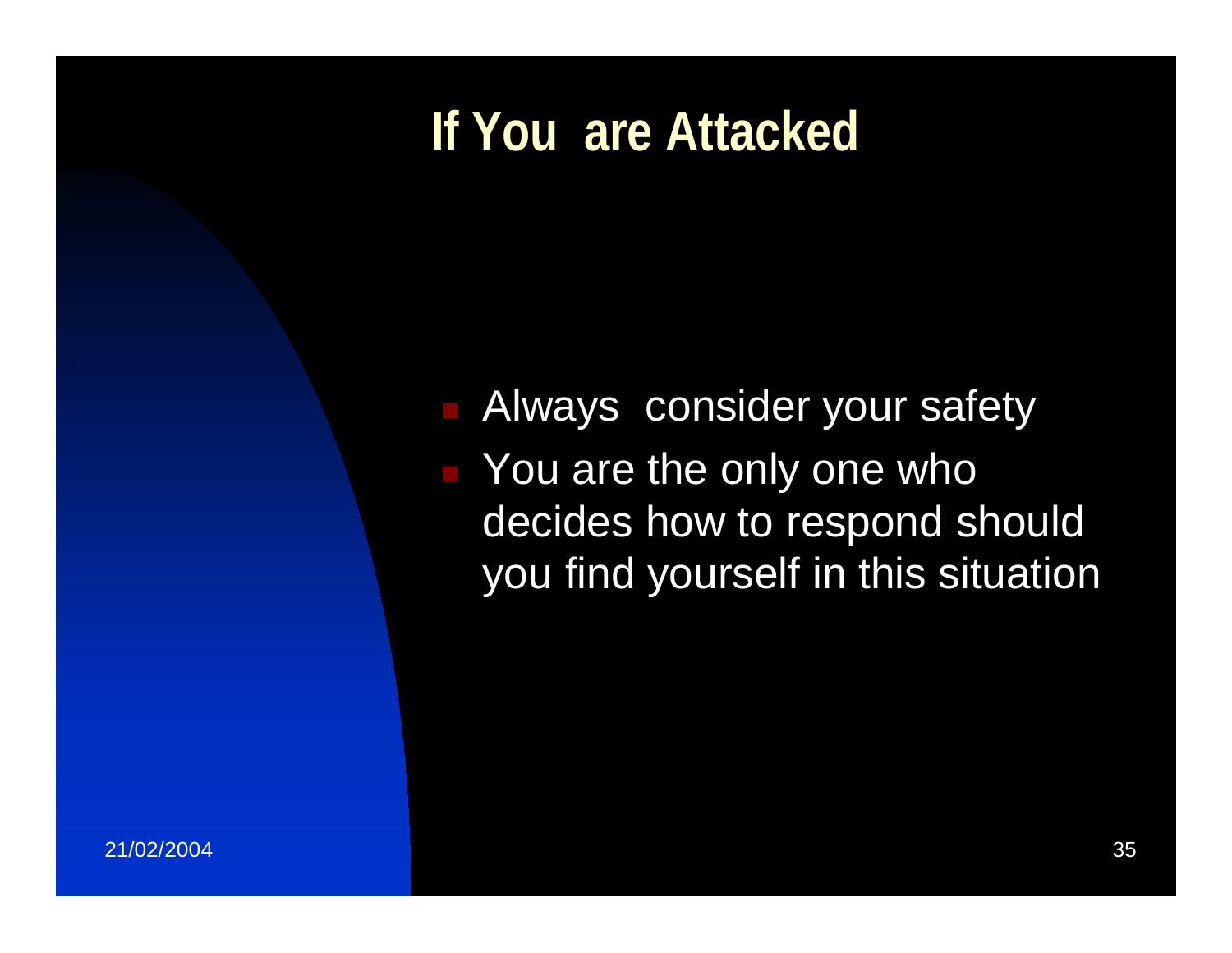Some methods to deter the attack that have been used by victims

- ◆ Stall for time
- ◆ Distract
- ◆ Negotiate
- Verbal assertiveness
- ◆ Scream to attract attention
- $\blacklozenge$  Run away
- ◆ Resist physically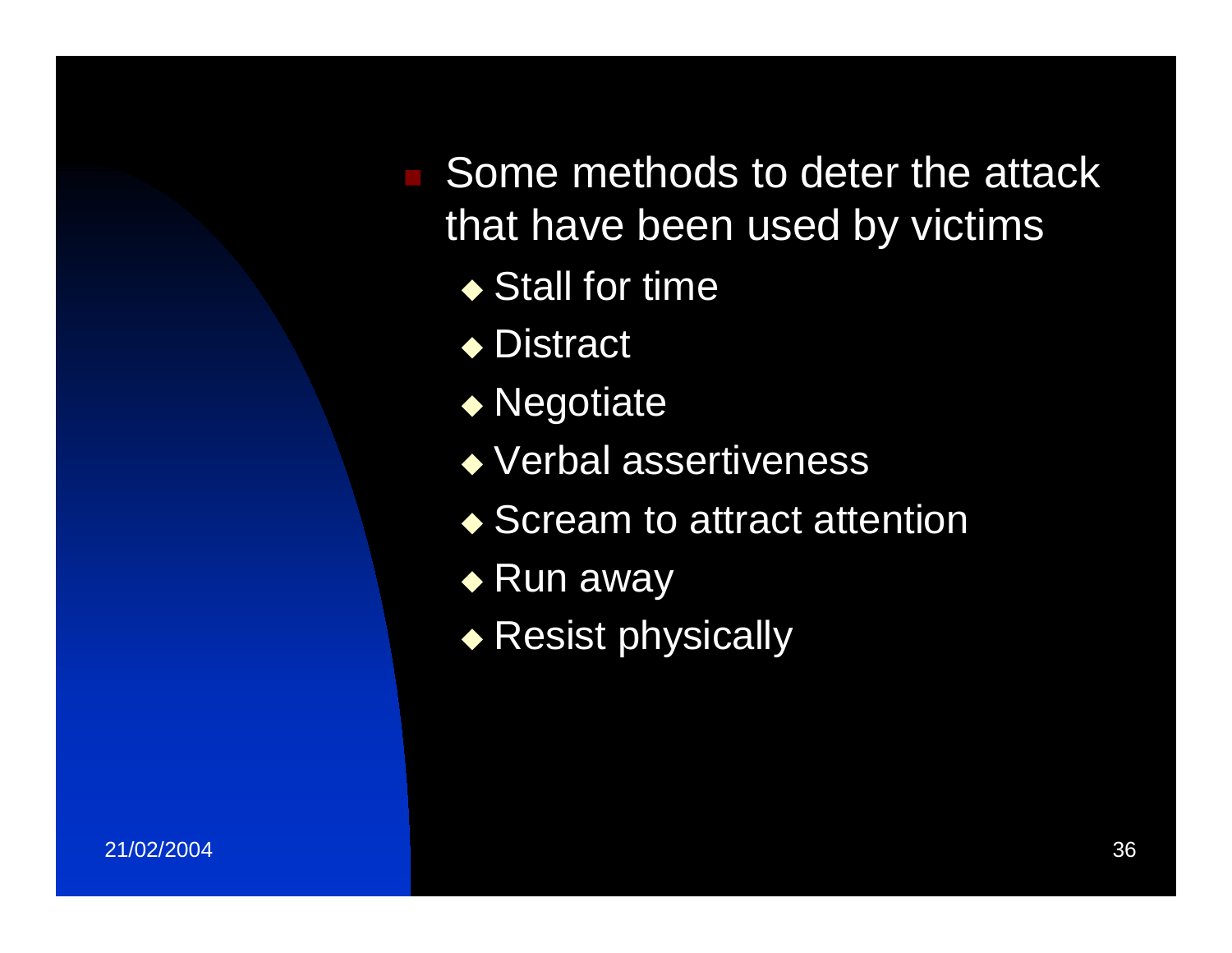# **If you become a victim of sexual assault.**

- Go to a safe place call a sexual assault crisis centre, hospital, police, relative or friend.
- **Report the incident to police** immediately. Do not bathe or shower, use personal hygiene, change clothes or disturb the area where the assault occurred. Allow police to collect what they need to investigate the matter.
	- Always remember that it is not your fault.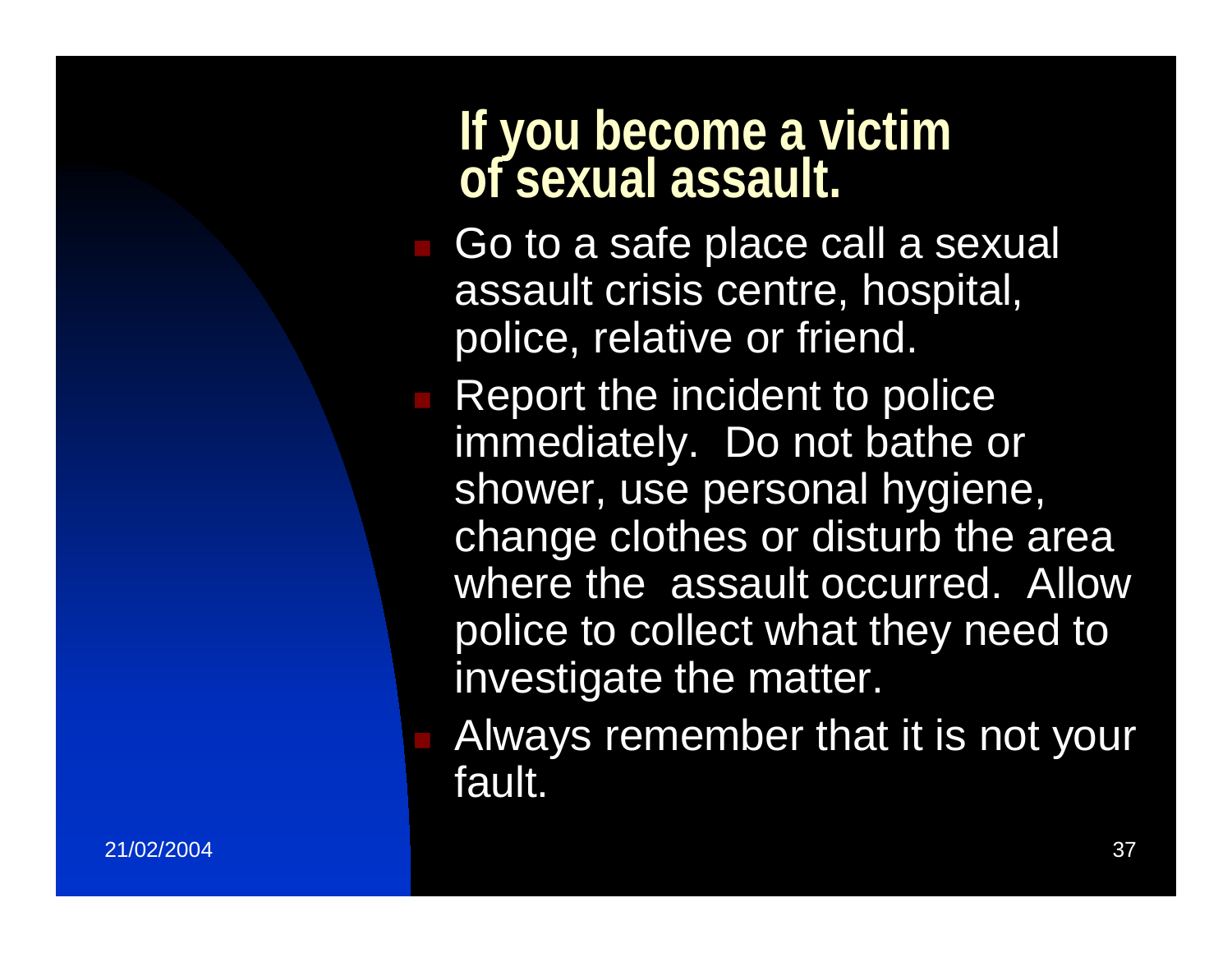## **Personal Safety for Professional Home Visitor**

- $\bullet$  Take precautions
	- Obtain as much information about the client and location as possible
	- Verify information
	- Check the location is it in a potentially dangerous location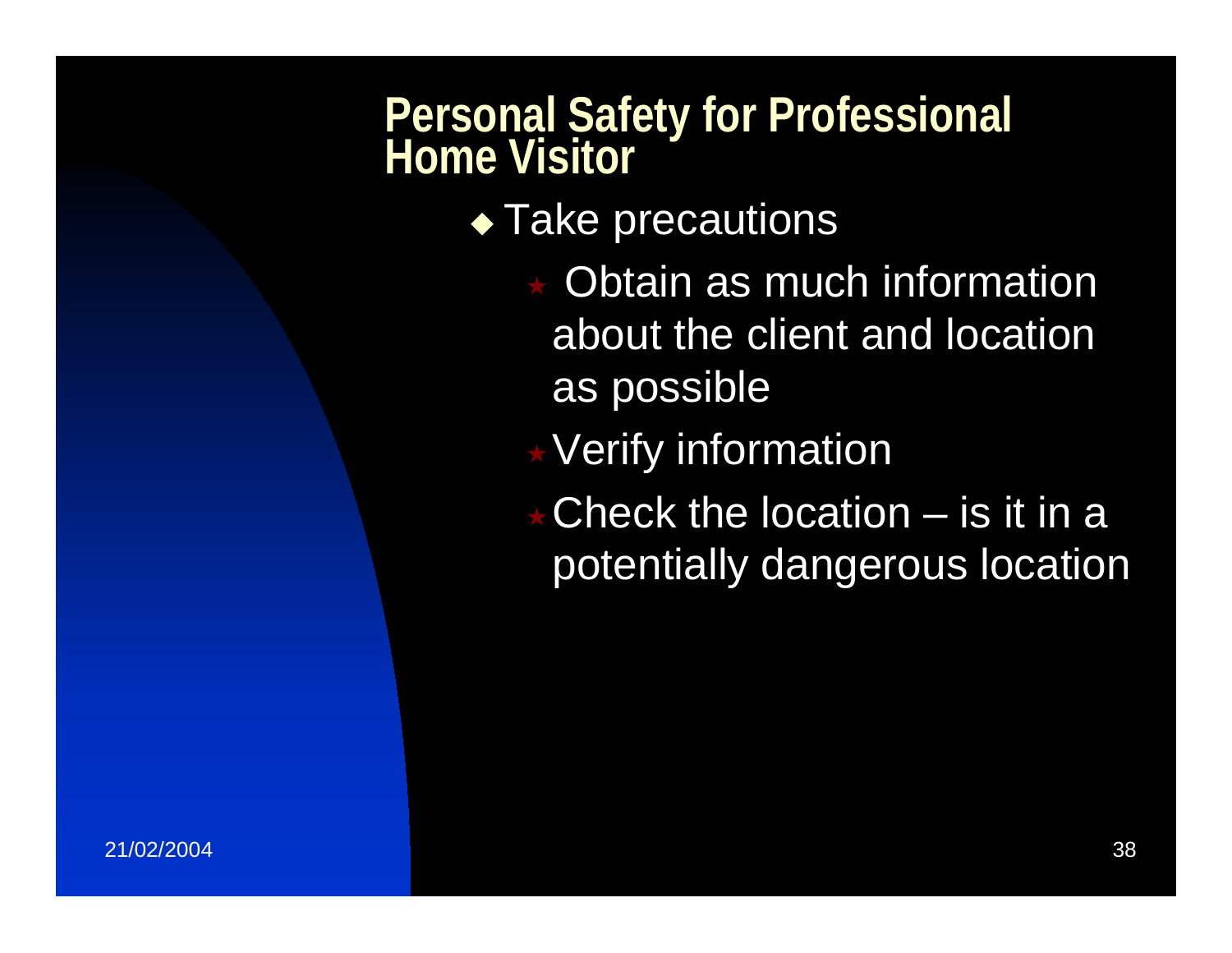- Check if there are extenuating circumstances – alcohol/drug abuse, domestic violence, criminal involvement, mental illness
- If it is a dangerous area make your appointment for morning when those posing a risk may still be sleeping.

Use all safety precautions when parking your vehicle, leaving your vehicle and returning to your vehicle.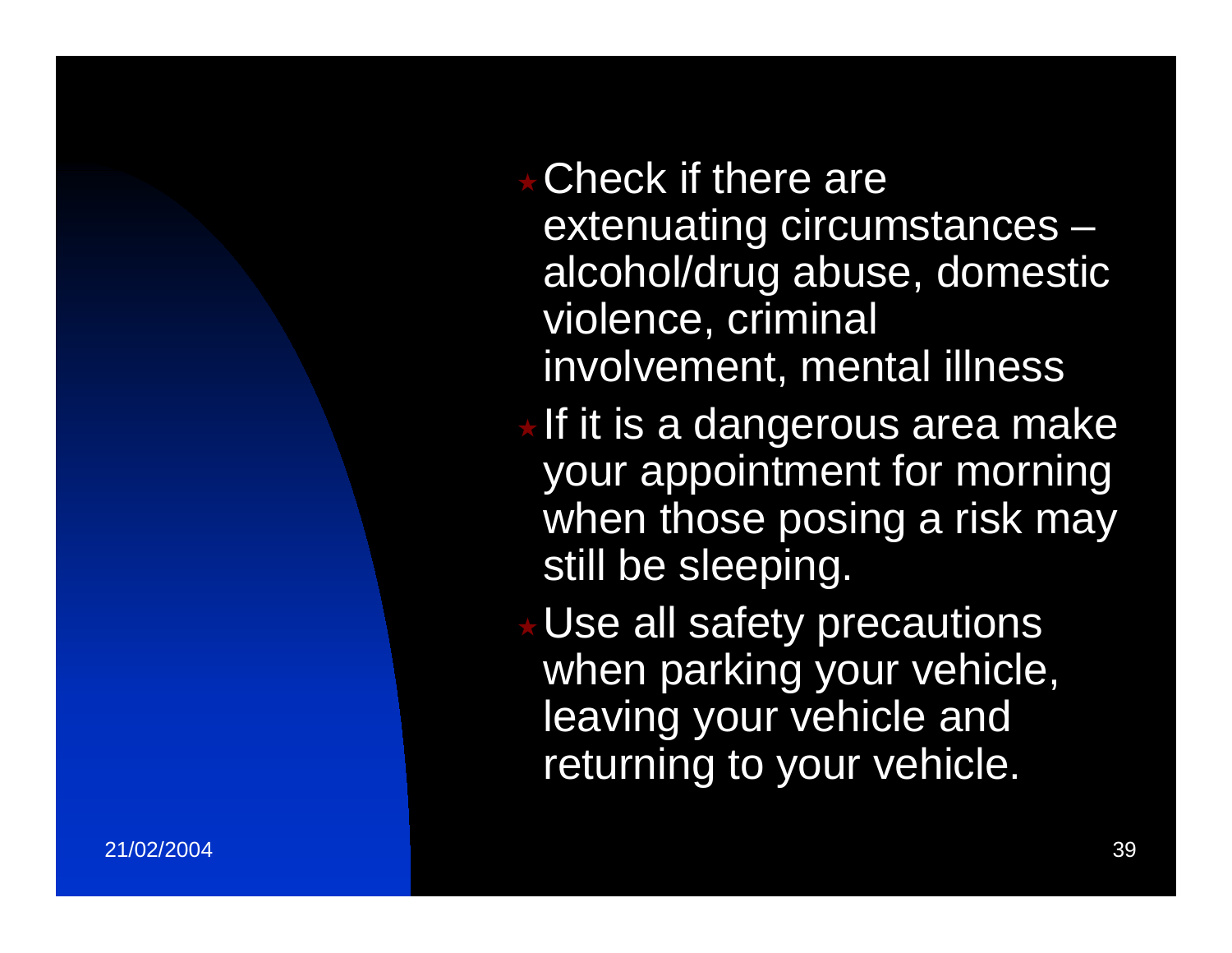- Discuss potential dangers
- Take a partner
	- ◆ Be calm and confident
	- $\bullet$  Be aware of surroundings if you feel unsafe, leave, ie client exhibits signs of intoxication, client dressed inappropriately,
	- Note where exits are.
	- $\blacklozenge$  Try to stay behind the client when entering and stand side by side.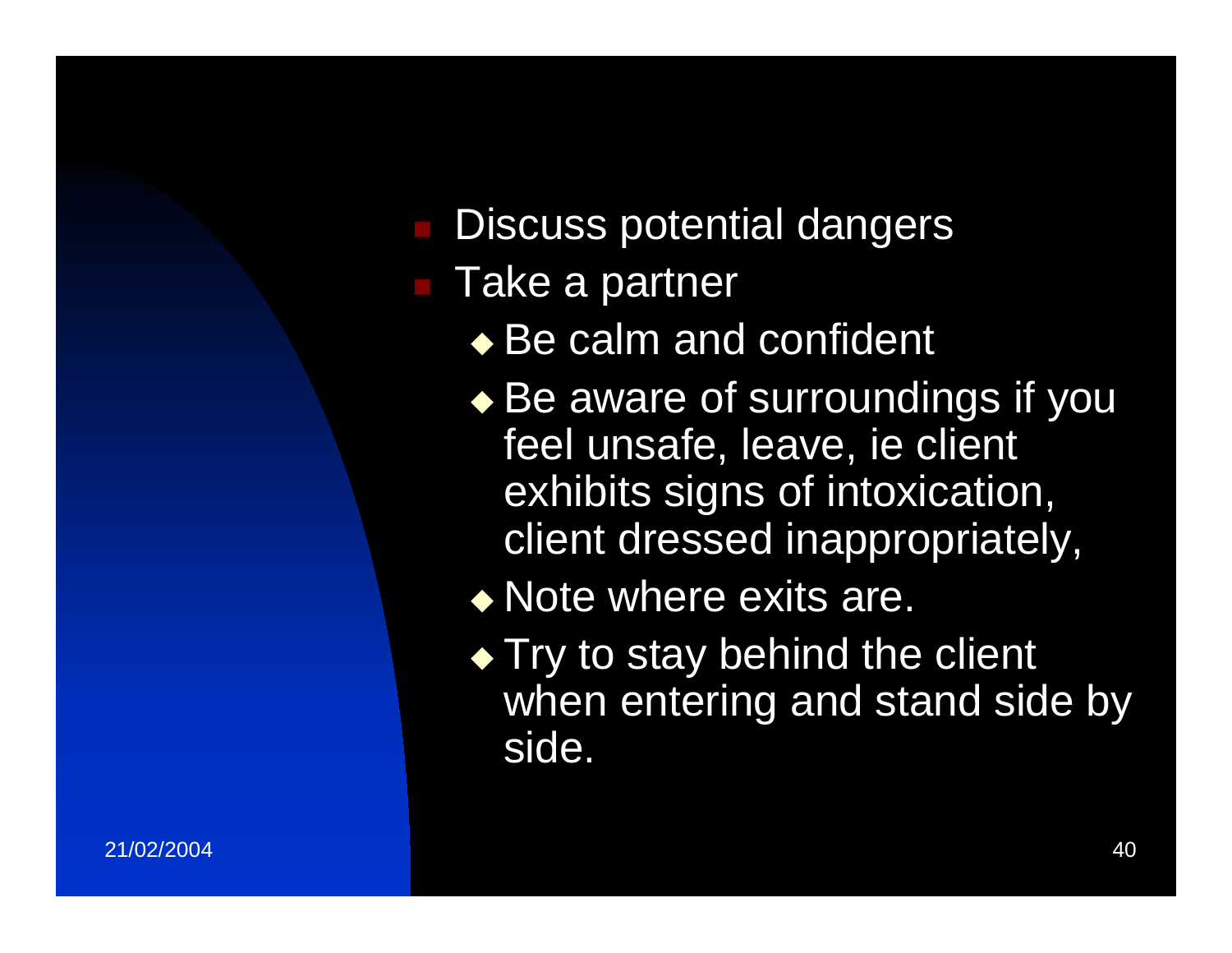#### ◆ Avoid the kitchen

- ◆ Do not sit if the client does not
- $\bullet$  Keep your shoes on if possible they should be flat shoes
- ◆ Don't carry a purse, large amounts of cash or wear expensive jewellery, only essential personal identification.

 Wear a personal alarm Inform a supervisor or co worker

 $\sim$  41  $\sim$  41 where you are going and anticipated return time. Call when you arrive and when you are leaving.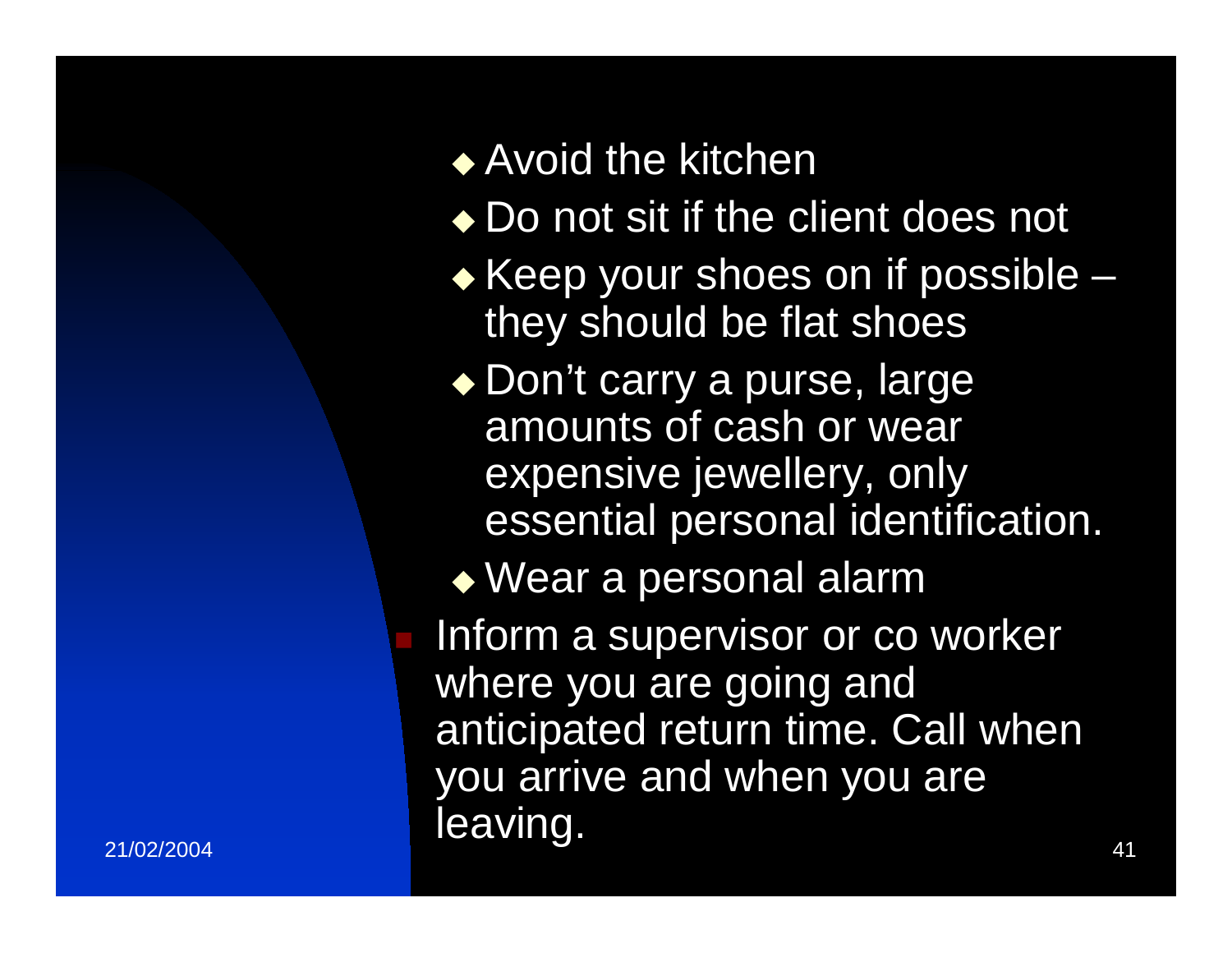### **TAKING A TRIP**

**E CHOOSE A REPUTABLE TRAVEL AGENCY INVESTIGATE YOUR** DESTINATION **BELECT SAFEST ROUTES E IF TRAVELLING ABROAD CHECK** WITH FOREIGN AFFAIRS FOR SECURITY AND HEALTH INFO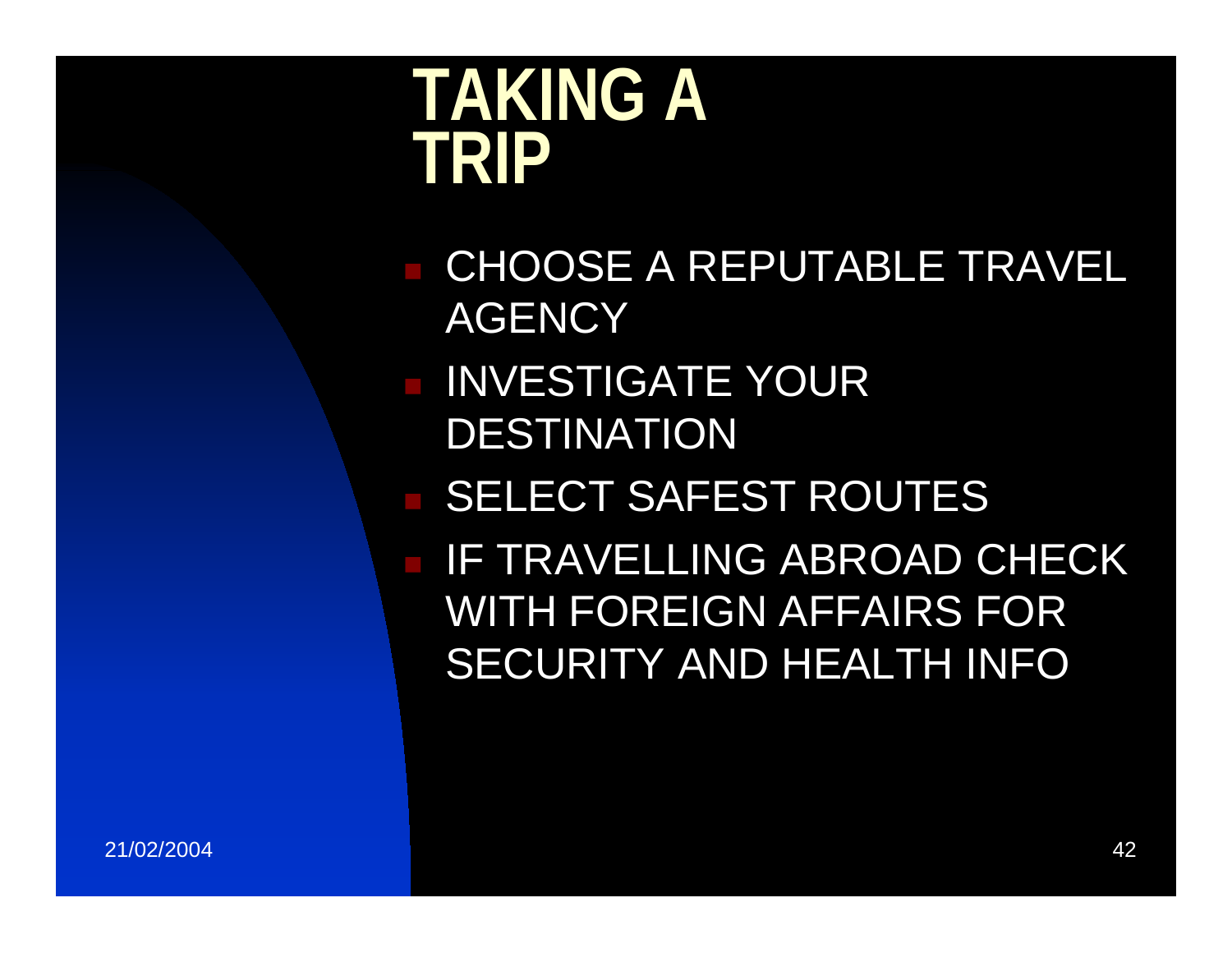DO NOT OVERBURDEN YOURSELF WITH LUGGAGE ■ DO NOT PUT PERSONAL INFORMATION ON LUGGAGE, USE A WORK NUMBER LOCK LUGGAGE, DO NOT LEAVE UNATTENDED**DRESS WISELY WITHOUT** LOOKING TOURISTY LEAVE AN ITINERARY WITH FAMILY OR FRIEND AND WHERE AND WHEN YOU WILL BE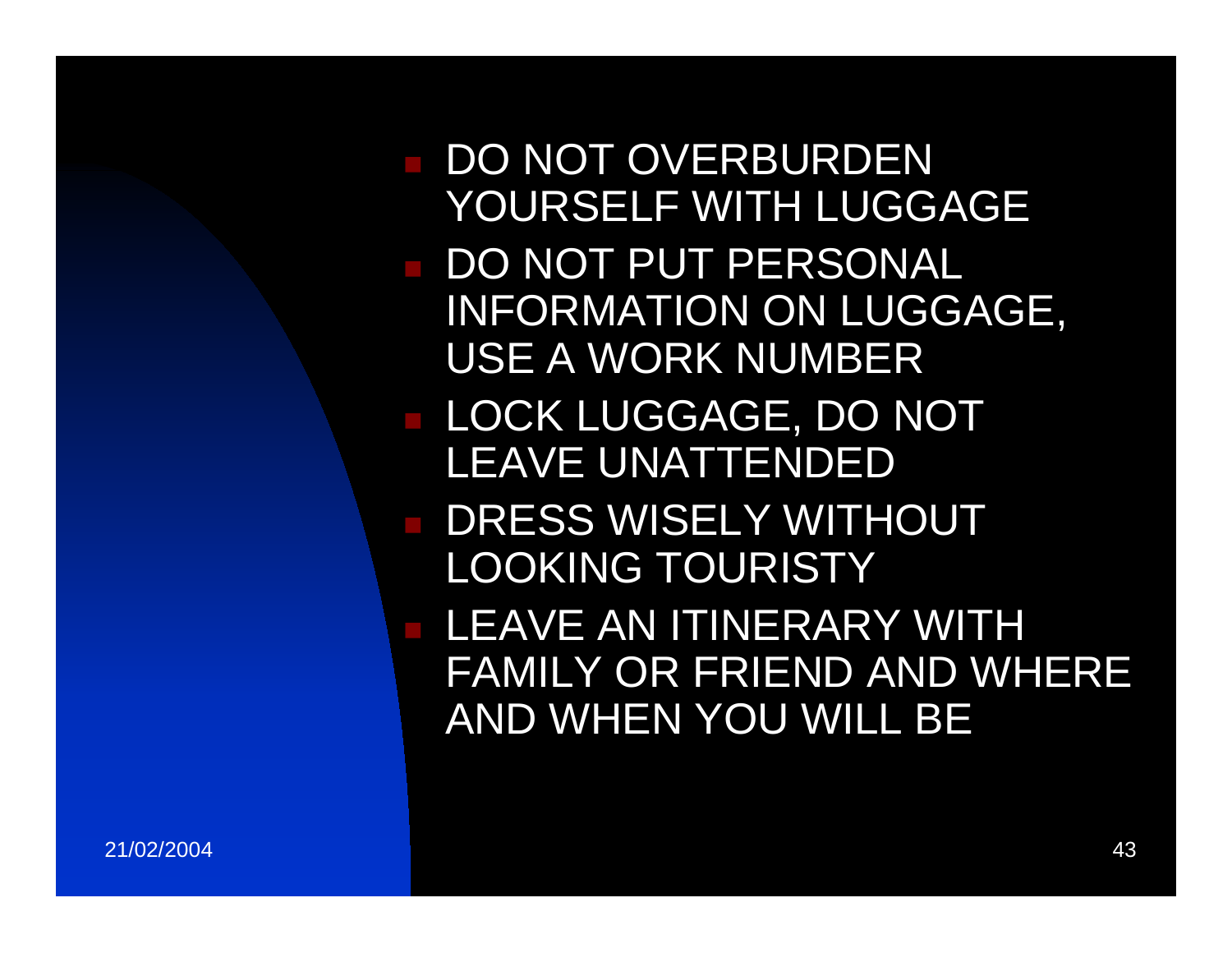#### USE REPUTABLE HOTEL **E CHECK THE ROOM WITH HOTEL** STAFF PRESENT**BE SURE THERE IS A PEEP** HOLE AND DON'T ALLOW ANYONE IN YOU DON'T KNOW, CHECK WITH THE DESK IF SOMEONE STATES THEY ARE WITH THE HOTEL■ KEEP DOORS LOCKED –

TRAVEL DOOR LOCK MAY BE PURCHASED

 44 DON'T KEEP VALUABLES IN YOUR ROOM CHECK AT THE DESK AND GET A RECIEPT.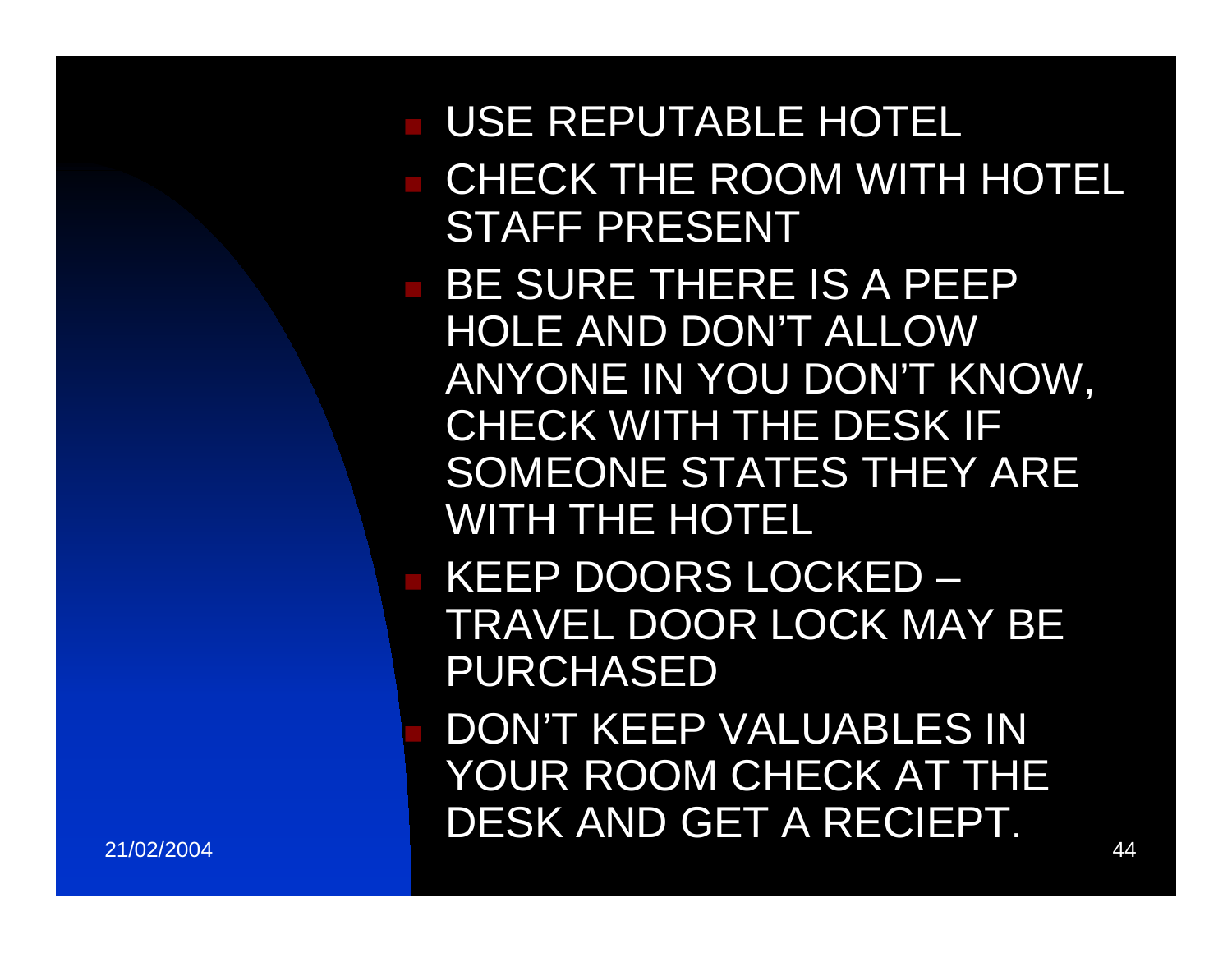**IF YOU RENT A CAR USE A** REPUTABLE COMPANY AND BE SURE THE VEHICLE IS NOT MARKED AS A RENTAL CAR –DO NOT KEEP PERSONAL ITEMS IN THE CAR – EVEN WHEN YOU ARE IN THE CAR PUT PERSONAL ITEMS OUT OF SIGHT. LOCK THE DOORS, KEEP WINDOWS UP AT ALL TIMES IF TAKING A CAB – KNOW THE ROUTE AND WRITE DOWN THE PLATE NUMBER AND NAME OF

THE CAB COMPANY AND THE

21/02/2004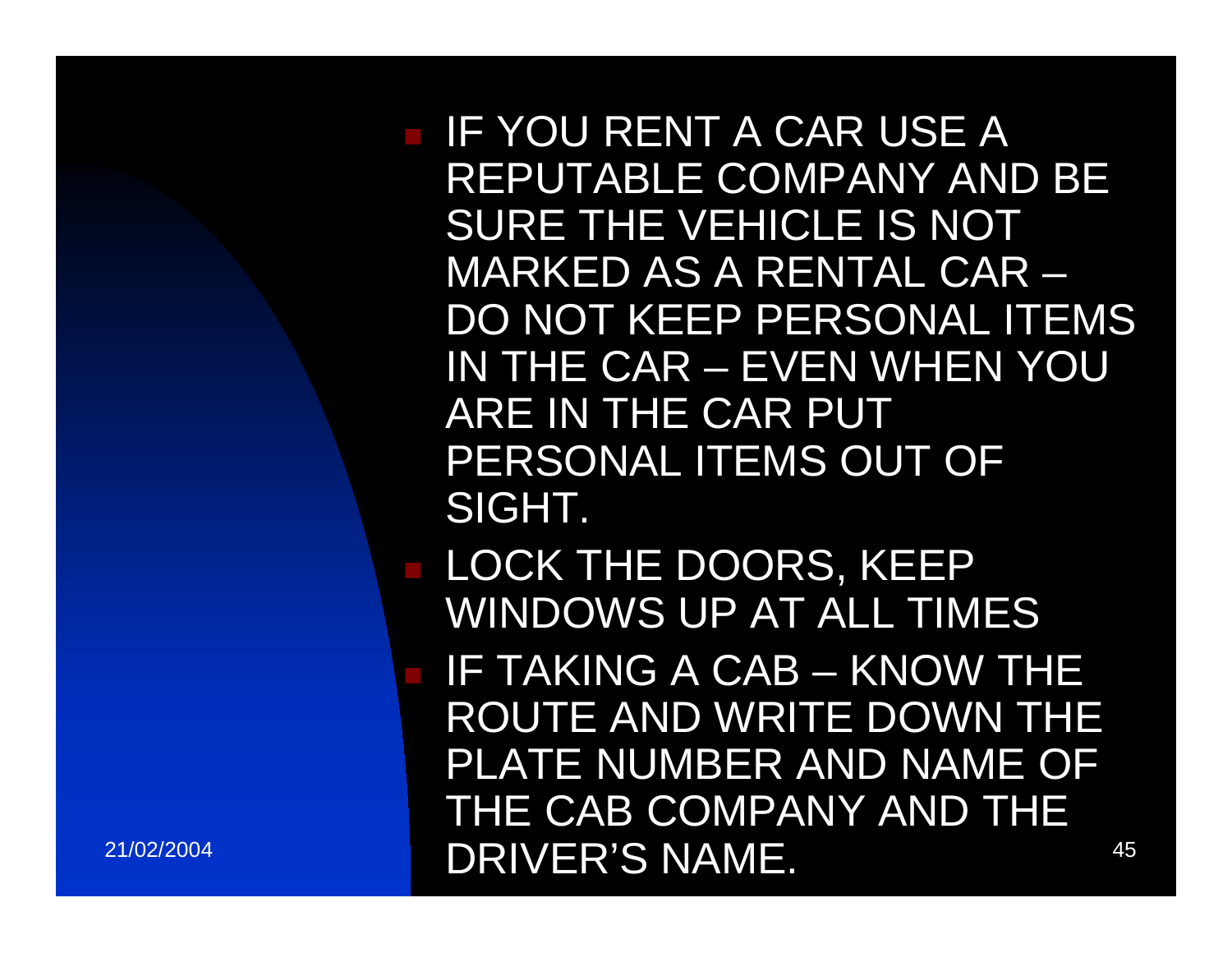### **Frauds and Scams**

**Anyone coming to your door to sell** something does not need to be invited in, it is often difficult to get rid of a persistent salesperson once allowed in. (they often take an invitation to come in as a 'yes' to whatever they are selling) Never feel that you are obligated to invite anyone in to your home. BUYER BEWARE

**If it sounds too good to be true it** probably is.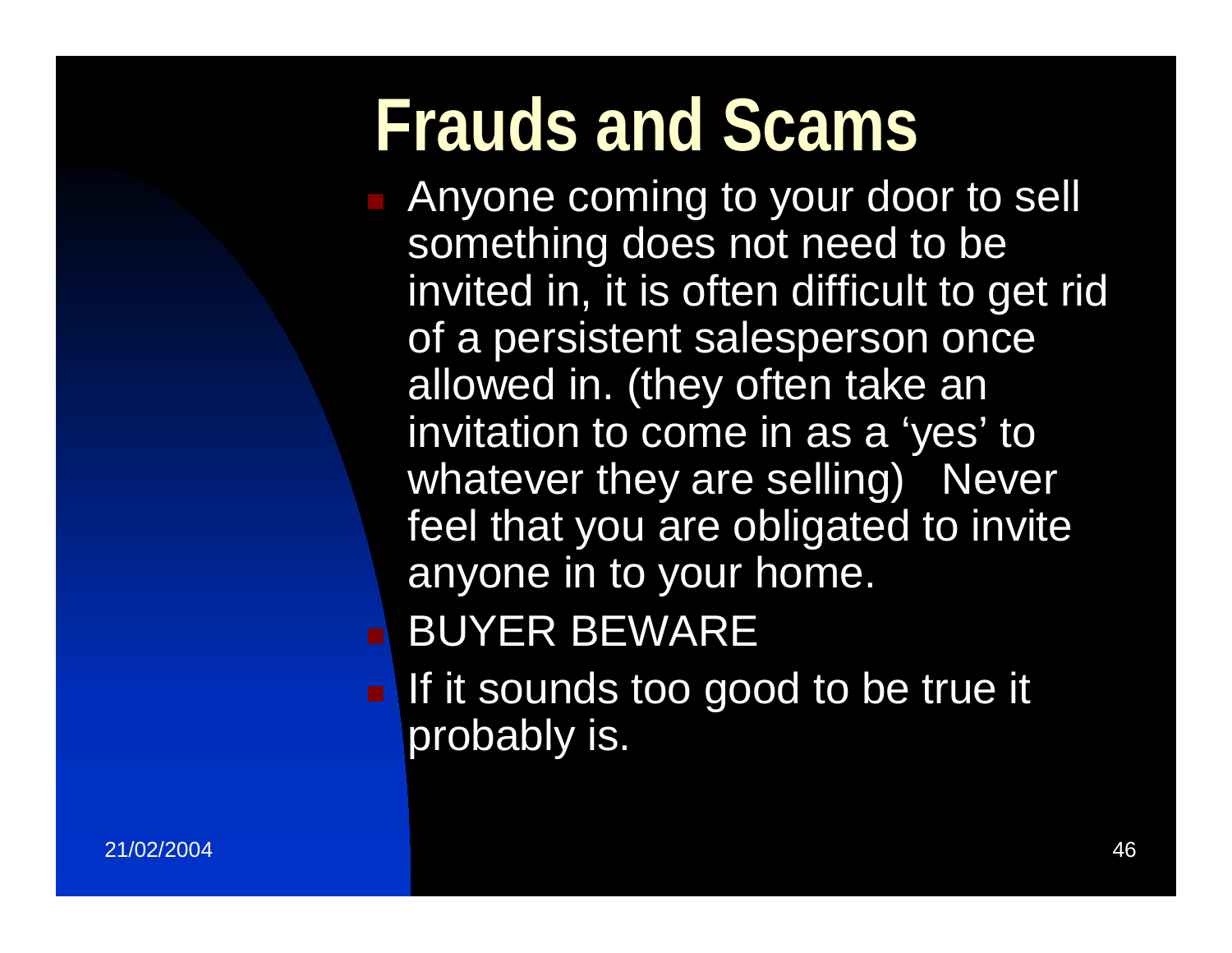Two of the most harmful frauds are home repair and phony prize fraud.

- ◆ Home repair usually over priced and poorly done
- $\bullet$  Telling you that you won a prize but you must pay a fee or provide Credit card number
- **Techniques**
- Rush deals –
- Must make a down payment to get the deal –
- Claims of credibility –
- Free gift(s) if you buy today -
- BE AWARE Be Wary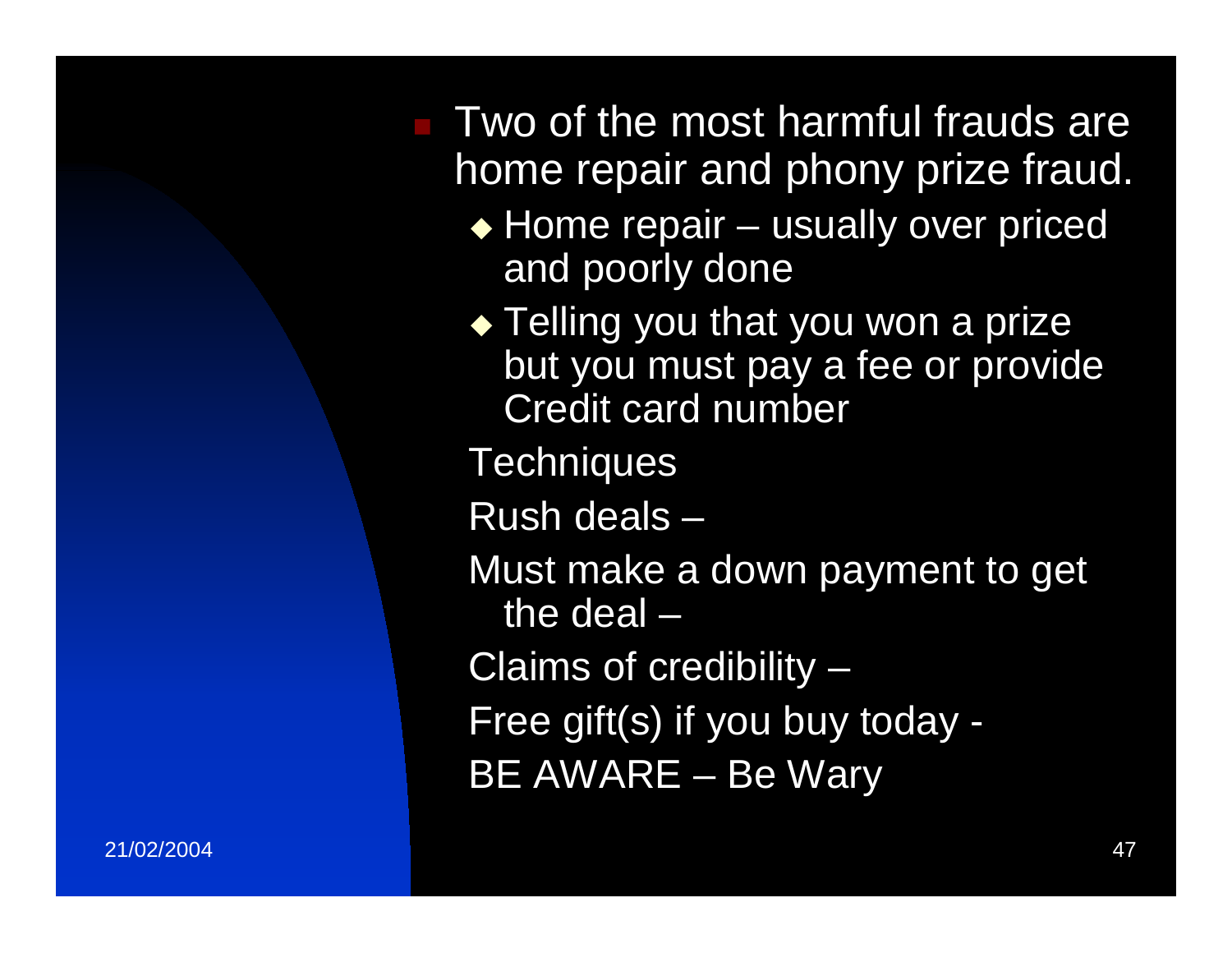#### DEBIT CARDS

- Protect your PIN number
	- ◆ Don't write it down
	- ◆ Don't give it to anyone
	- ◆ Don't ask for help from someone in line if the machine is giving you trouble go in to the bank and have a teller help you.
	- ◆ Use an ATM that is well lit if you have to go at night.
	- $\blacklozenge$  Be aware of persons hanging around
	- Never count your cash out in the open where you will be noticed.